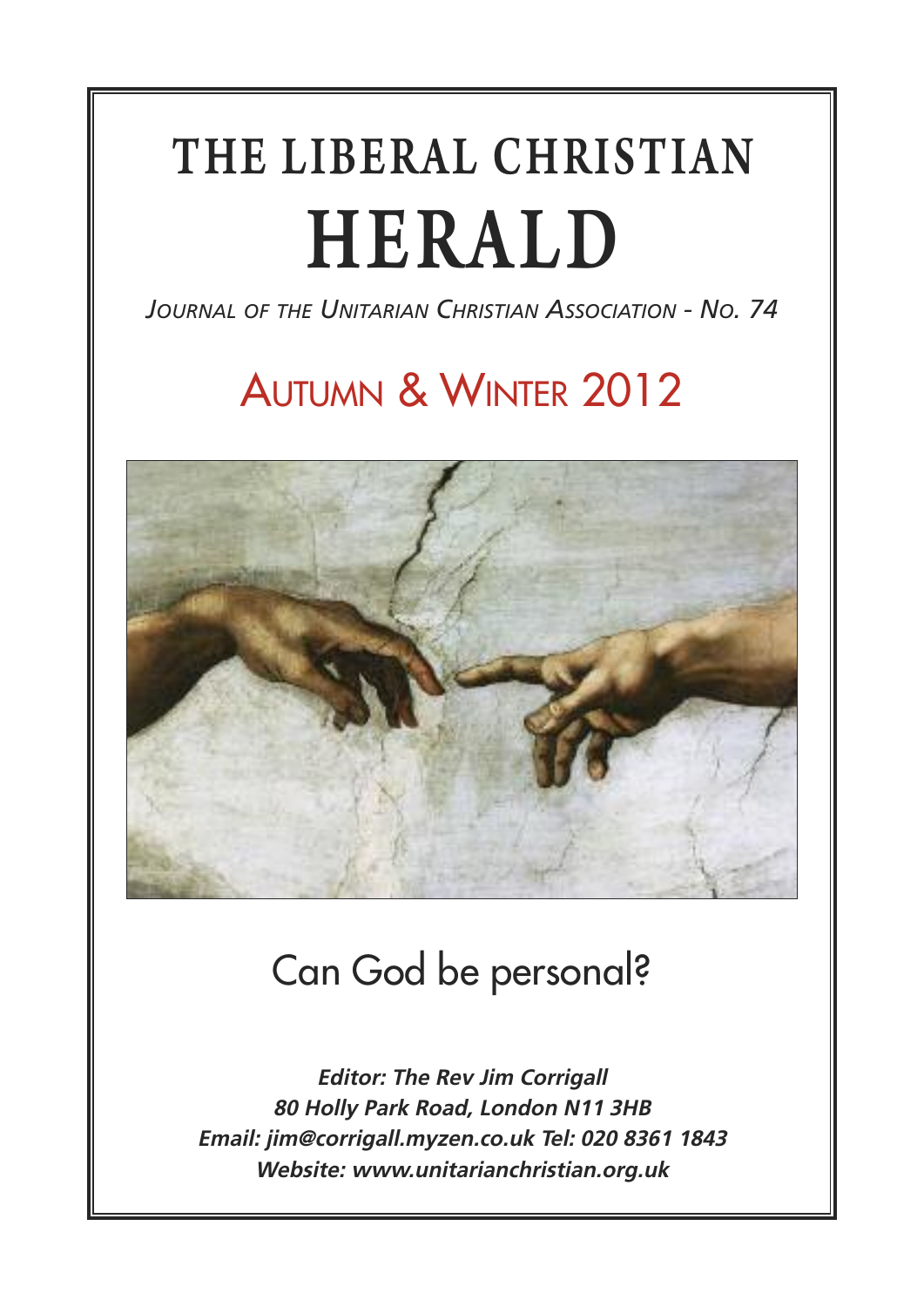## **CONTENTS**

| Editorial: How Christian?                                     |                      | p2  |
|---------------------------------------------------------------|----------------------|-----|
| Moderator's Letter: Shaping the Future?                       |                      | p4  |
| Is God personal?                                              | Paul Ewart           | p5  |
| More thoughts on the Trinity - 1                              | George de Gay        | p10 |
| More thoughts on the Trinity - 2                              | <b>Brinley Price</b> | p12 |
| More thoughts on the Trinity - 3                              | <b>Bill Darlison</b> | p14 |
| On Prophecy                                                   | Sheena Gabriel       | p18 |
| On Faith                                                      | Jim Corrigall        | p20 |
| Forthcoming Events                                            |                      | p22 |
| The Widow's Mite, an open letter to the PM Andrew James Brown |                      | p23 |
| On a clear Night & This world                                 | <b>Brinley Price</b> | p27 |
| Why Free Christian?                                           | Cliff Reed           | p29 |
| What is the UCA?                                              |                      | p30 |
|                                                               |                      |     |

Cover Photo: : *The Creation of Adam, Michelangelo, Sistine Chapel*

## Editorial: How Christian?

A dilemma facing liberal Christians in our increasingly diverse denomination is how to bear witness to our faith. Some veer between strident criticism of all we disapprove of, and complete withdrawal from the affairs of our General Assembly. *But there is a third option:* to engage creatively with the debates in our ranks, reaching out to all Unitarians with a view to deepening understanding and spiritual awareness.

So it is heartening that two members of our Association in the south of England are beginning an imaginative programme of



*Jim Corrigall*

services in response to the Hibbert Report on the future of liberal religion in Britain.

This Report last year was a serious attempt to analyse where we Unitarians are and where we should be going – and as such it should be strongly welcomed, even though liberal Christians may well disagree with key conclusions – as our Moderator's Letter makes clear. (The Report – *Shaping the Future* – is available at: www.TheHibbertTrust.org.uk )

So now, Jef Jones, lay leader at Brighton Unitarians, and Dr Brian Hick, chair of Hastings congregation, are to begin monthly services on challenges raised by Hibbert, at their churches over the next year. We hope to carry an account of these in coming editions of *The Liberal Christian Herald.*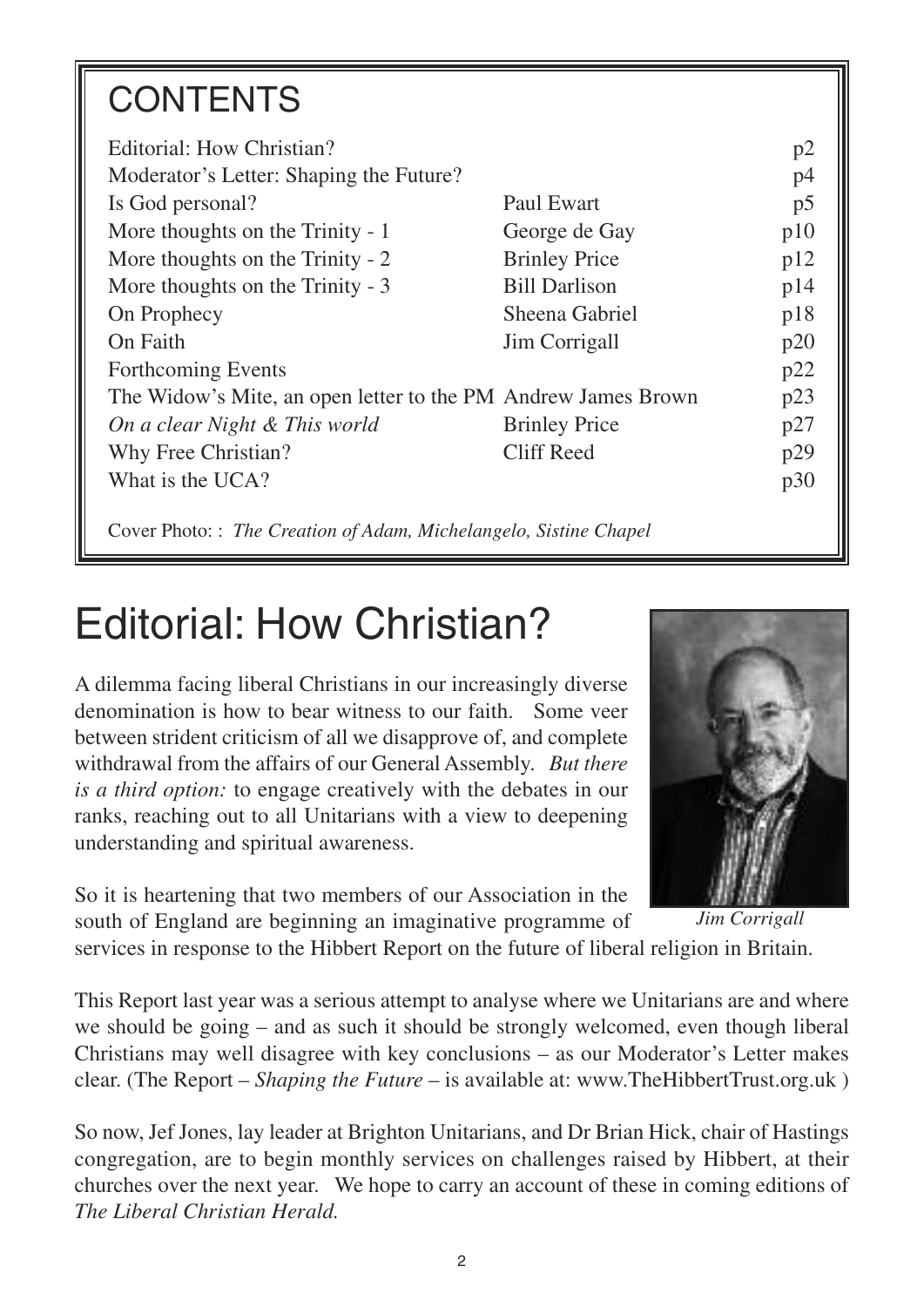The future of our denomination was very much to the fore too at valedictory services for ministerial students at Oxford this past summer. Jim Corrigall and Sheena Gabriel asked where we were heading in homilies based on Biblical passages illustrating pastoral and prophetic aspects of ministry. They each suggested that, without a renewal of faith, survival seems unlikely – their contributions appear in this edition.

Clearly though, faith is linked to how one views the Divine, and we are delighted to carry an article by Paul Ewart, professor of atomic and laser physics at Oxford. He asserts – paradoxically – that the latest understandings of physics, and of Chance, do not negate the concept of a 'personal God' – they perhaps even make such a God more likely.

The defence of 'trinitarian understandings' of the Divine offered in our last issue by the veteran Unitarian Universalist minister Carl Scovell, has provoked a trinity of responses! While Bill Darlison and Brinley Price seek to show that Trinitarian approaches can enrich Unitarian understandings (at least when taken poetically), George De Gay offers a wellargued defence of Unitarian Christianity. This is welcome, and no doubt his views are shared by many members. But we differ from Mr De Gay over his suggestion that Trinitarian views are not compatible with membership of our denomination. That has never been the case. Unlike the Transylvanian Unitarians, our denomination in Britain never adopted a Unitarian orthodoxy – we stressed instead we were a *free faith*. That is why we are named Unitarian and *Free Christian*. The Free Christians were those who wanted to create the broadest possible church open to Unitarians, Trinitarians and all people of goodwill.

This point was cogently argued by Cliff Reed in a recent sermon (an extract of which appears in this Autumn edition under the heading *The Free Christian Tradition*). His contribution illustrates why liberal Trinitarians should not only be accepted, but in fact *welcomed* into our denomination.

Social justice remains at the heart of our work, and Andrew Brown's Open Letter is an inspiring example of this. More widely, leaders of our Unitarian Christian Association continue to engage energetically with our wider denomination, particularly in this area. Recent successes include victory for the campaign by Oldham Unitarians (ably led by our Moderator) for the right of two asylum-seekers to remain in Britain, and the magnificent achievement of raising  $£5,000 -$  in record time  $-$  for a Christian Aid project for mothers and babies in Sierra Leone (increased by European Union funding to £20,000). Many thanks to all those who supported these endeavours.

Finally, my warm thanks to Brian Hick of Hastings Unitarians for handling the editorial production of this issue. Do enjoy it!

**The Rev Jim Corrigall begins as Minister to Ipswich and Framlingham Unitarians from 1stOctober 2012.**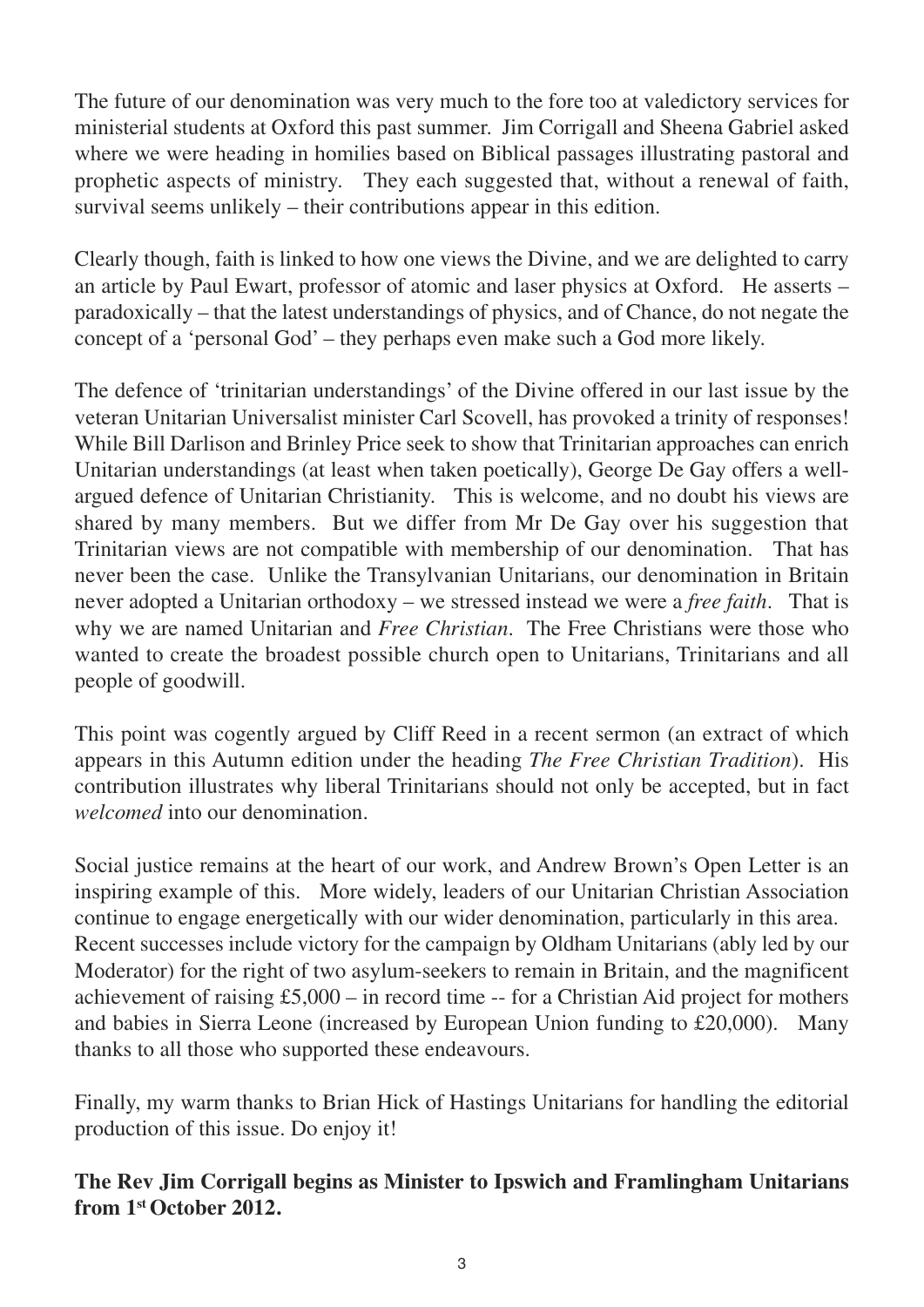## Moderator's Letter: Shaping the future?



*Bob Pounder*

I was asked what I thought about the recently published Hibbert Trust report on the future of Unitarianism and Liberal religion. Titled *Shaping the Future* I think this report gives insight into the thinking that shapes current modes of thought and worship styles. I say this because the 2012 General Assembly meetings seemed to reflect the new liberal religious zeitgeist. With little exception, at the main events, there was no positive representation of our Christian faith at all. This actually, is a matter of fact.

The Hibbert Trust Report contains telling phrases and ideas such as 'the privatisation of religion', *'Brand Recognition'* and the need to *'Aggressively market ceremonies'*. We should know

that such phrases are borrowed from the vocabulary of modern capitalism. This report has assimilated the ideology of this language. In this scenario, religion it seems is for private consumers, it has become another commodity. In fact, the report claims that 'Unitarianism is now a private, individualised practice'.

The elevation of the individual in this report is all too apparent, concluding wrongly, in my opinion, that the reversal of Unitarian institutional decline may be reversed by tapping into 'the reservoir of private spirituality'. This is not a way forward but a retreat into consolation and an acceptance of irrelevance. The Christian message differs fundamentally from this pessimism, and whilst we may welcome insights from other religions, we are not ambivalent about God. Neither do we need a pick & mix religion.

More importantly, we know that with a religious faith comes responsibility. Jesus taught that we should worship God and serve the world; 'love your neighbour as yourself', he said. Many Unitarians long for the excitement and inclusion that comes through social action and The Parable of the Widow's Mite shows that we are never too poor or insignificant to engage in meaningful action. We should remember also, that neither should we conform to the patterns of the world.

**The Rev Bob Pounder is Moderator of the Unitarian Christian Association, and the minister of Oldham Unitarian Church.**

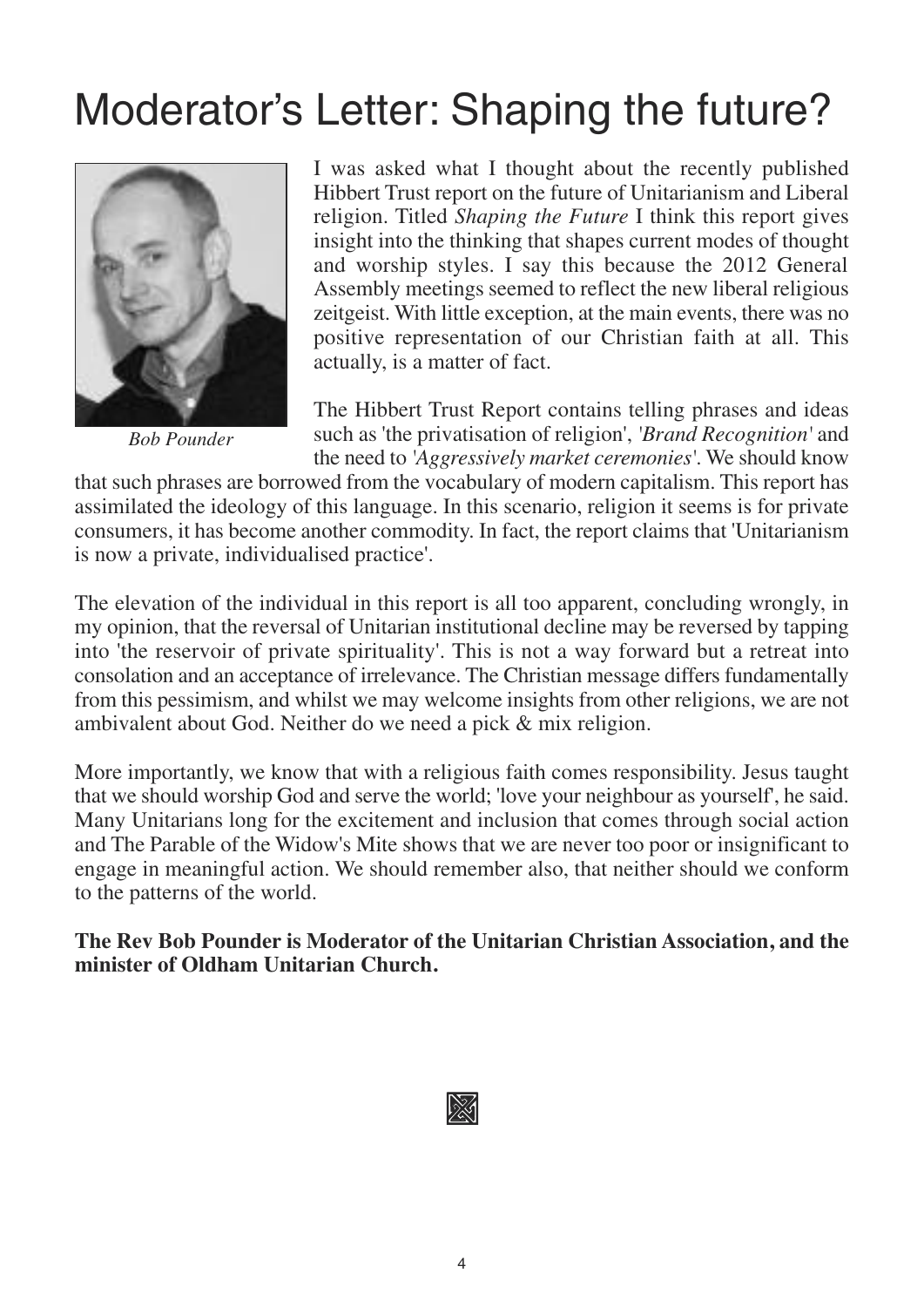## Is God personal?

Atomic Physicist *Paul Ewart* considers the intriguing possibility that chaos and chance may make a personal deity more likely.

It is commonly accepted that the Biblical idea of a Creator was a major factor in the development of modern science in Western Europe. The God of the Bible depicted in Genesis is a God of order; nature exists for his purpose and not at the whim of capricious gods. Hosea declared that the regular harvests were the gift of the God of Israel, not the reward for pagan sacrifices. Psalm 19 proclaims that *the heavens declare the glory of God and the firmament showeth his handiwork.*

St Paul in Romans 1 says what can be known about God; *his invisible nature, eternal power and deity* is plain to see in the things he has made. Many of



*Paul Ewart* 

the first scientists in the Royal Society agreed that God revealed himself not only in the book of his word but also in the book of his world.

One of the greatest triumphs of the scientific revolution was Newton's discovery that the laws of physics on earth applied also to the heavenly bodies. The universe was a cosmic clockwork machine. Its regularity and dependability reflected a faithful dependable God. However this, amongst other factors, led to the notion that God was outside the machine – and it could operate without him. Thus developed Deism – God was remote and irrelevant. Theism tried to rescue an immanent and transcendent God but brought a classical view of God influenced by Greek philosophy as well as the Bible. Theism's God is immaterial, omniscient, almighty and immutable. Both theism and deism are inherently deterministic. God controls every detail of every event. The theological car crash that then happens is that God is responsible for evil and suffering. This seemed to be a particular problem for Einstein. He was a resolute determinist and remained sceptical of Quantum Theory's claim to be a complete description of nature saying, *God does not play dice*. He expressed his deterministic worldview as follows:

*Everything is determined…by forces over which we have no control. It is determined for the insect as well as for the star. Human beings, vegetables, or cosmic dust - we all dance to a mysterious tune, intoned in the distance by an invisible piper.*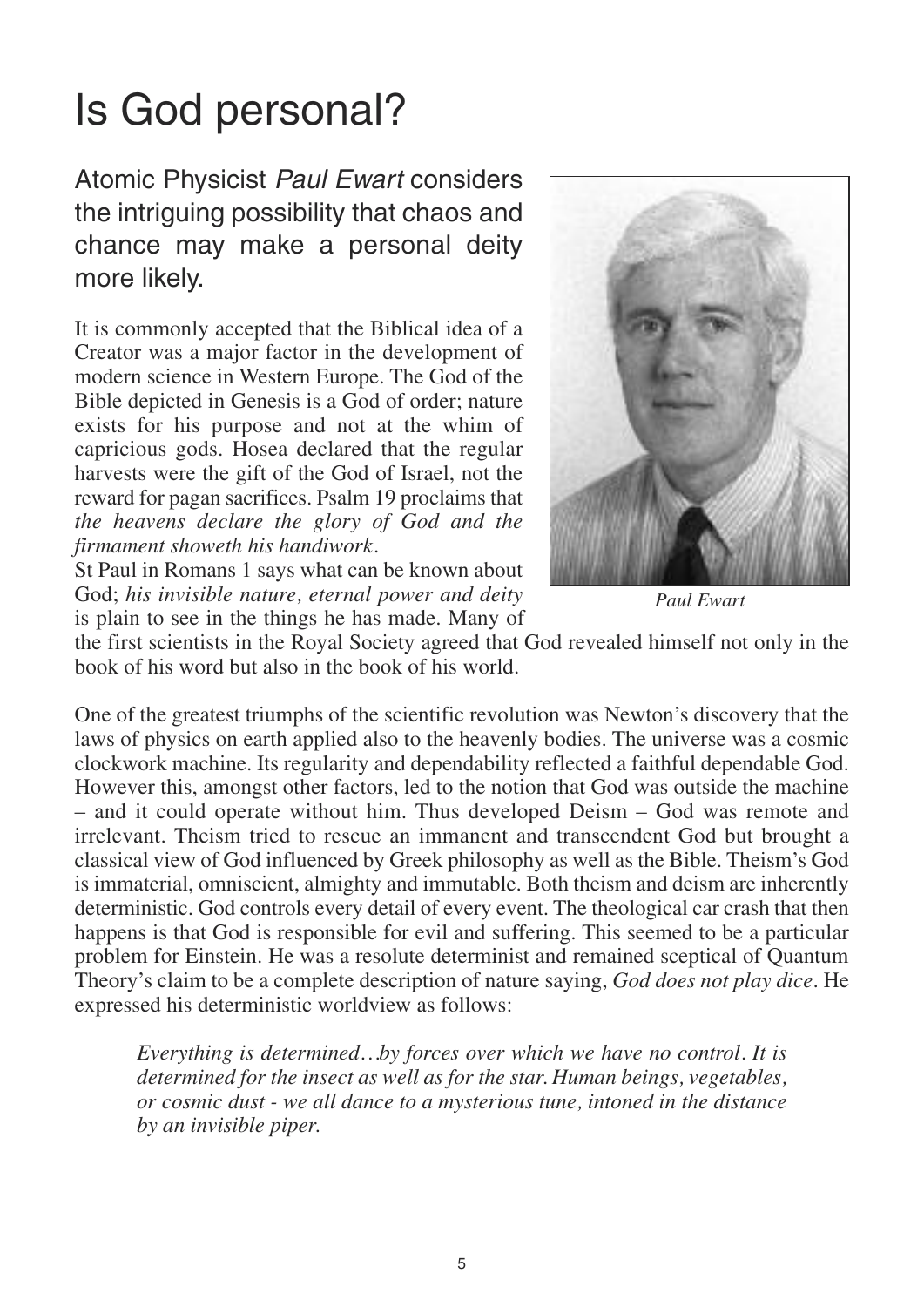Since God is thus responsible for everything, including evil, he would be passing judgment on himself. This, said Einstein, was incoherent and so he rejected the idea of a personal god.

#### *The idea of a personal God is quite alien to me and seems even naïve.*

The interesting question that arises in my mind is this; if determinism implies God is not personal would indeterminism imply God is personal? Clearly the logic of this is not completely rigorous but it points us in an interesting direction.

In order to explore this idea further, I'd like to examine the role of chance in modern Science. Everyone nowadays knows about the role of random mutations in evolution. But such randomness is deeply fundamental to Quantum Theory in Physics - the best theory of anything that mankind has ever had by a long, long way. It rears its head also in meteorology in the form of Chaos theory; and we all know about the unpredictably random nature of the Stock Market.

There are basically two kinds of chance – one sort arises because we don't know enough or aren't clever enough to predict outcomes. This is Epistemological Chance. The other is the type where, even when we think we know all that's relevant, things seem to happen for no reason at all. This is Ontological chance e.g. the sort we find in Quantum Theory of radioactivity, where the time at which of any particular atom decays is completely unpredictable. From the viewpoint of belief in a Creator God, in complete control of the world, the worst case scenario is that ontological chance genuinely exists i.e. there may be events that not even God can predict. So we will keep both types of chance in play and not distinguish them in what follows.

There is a stronger challenge to God based on chance that underpins the New Atheism. It was first put in recent times by Jacques Monod, the evolutionary biologist in his book, *Chance and Necessity:* 

*Man at last knows he is alone in the unfeeling immensity of the universe out of which he has emerged by chance.*

This idea has been taken up by Professor Dawkins and others for it assumes that anything relying on chance can't have a purpose – hence evolution by chance shows there is no God. The argument is granted by Creationists and Intelligent Design advocates for, to them, chance means there is no design and no designer God. Most Christian theologians, and classical theists, also deny the reality of chance, for then God would not be in control, he would not be sovereign. Calvin is a case in point:

*There is nothing cheaper than a sparrow … and yet God's eye is upon it, and nothing happens to it by chance. Will he then who looks after sparrows, neglect to watch over the lives of men?* 

For atheists, chance is real and God is a delusion. For Creationists and classical theists, God is real and chance is a delusion. I am going to suggest to you that they may all be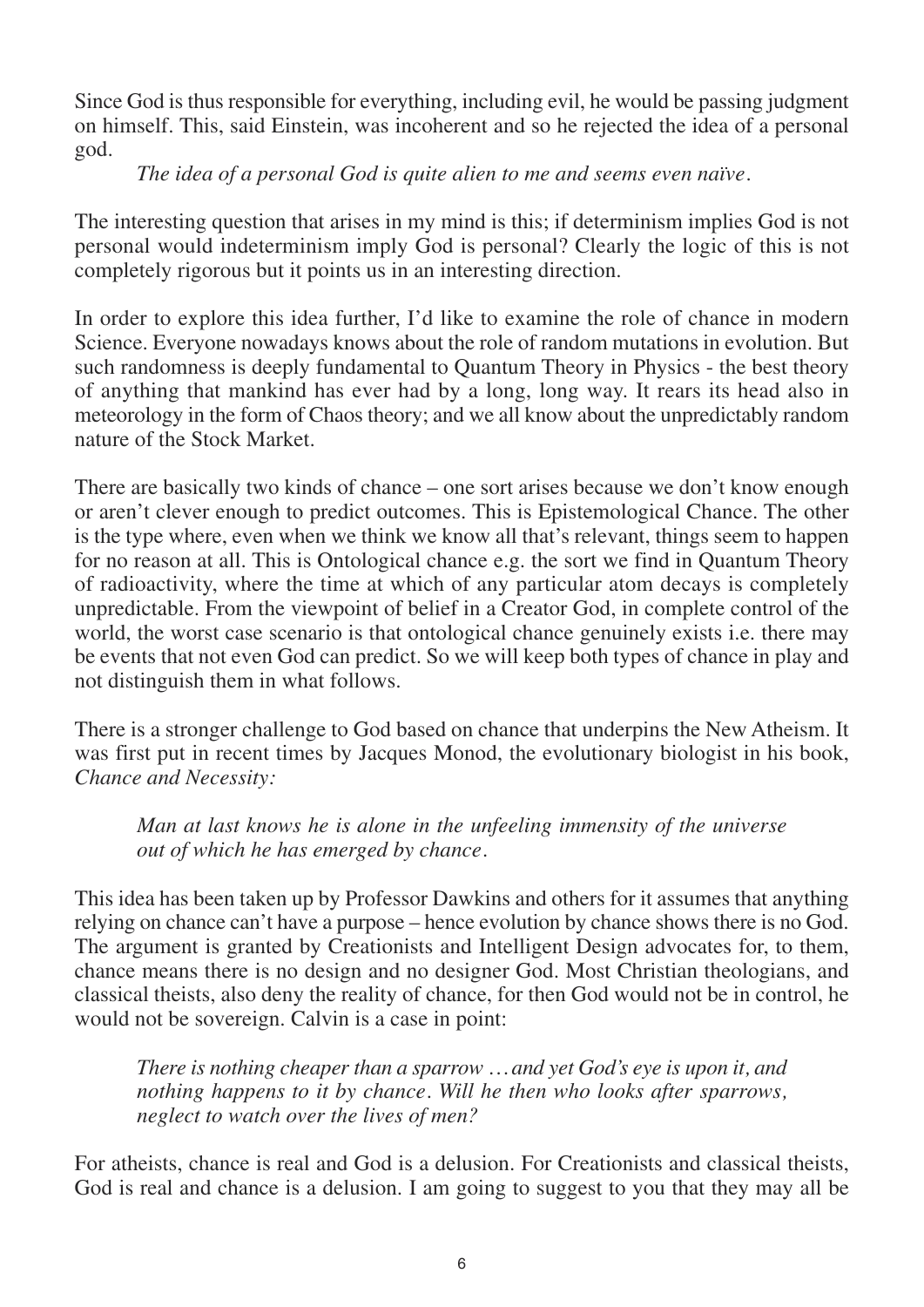wrong. Chance is real and so is God. What is more, perhaps we can learn something about the nature of God from the fact that he makes a universe where chance is allowed such an important role. The reality of chance, however, seems to imply that God, if he exists, is not in control.

For some people the existence of suffering means God is not in control. Of course this problem of theodicy is huge and I'm not claiming to solve it here, but I think it may help to challenge some of the hidden assumptions that lie behind this way of thinking. Clearly, from a logical point of view, it is perfectly possible for there to be suffering and for God to be in control. As Einstein pointed out – this would make God responsible for the suffering. And if that was all that could be said then God would be a monster and unworthy of our worship.

For me, an even more troubling aspect of suffering is not its existence but its randomness. It seems so chaotic and unfair. Rabbi Harold Kushner wrote a widely read book, When Bad Things Happen to Good People. He concluded that stuff happens for no reason; God doesn't do anything to stop it because he can't. It's just the way things are. Therefore God is not omnipotent so he is not responsible for the bad things. Now Rabbi Kushner wrote out of his own experience of suffering in his family – the death of his son from a strange and distressing illness. Whilst his suffering demands our sensitivity it does not validate his conclusion. Another Rabbi, Yitchok Kirchner, has given a Jewish critique.

*If God is not responsible for the bad neither can he be credited with the good.* 

And so God would be irrelevant to our lives.

The question seems to be, *Would a good creator leave anything to chance?* My answer is a qualified *yes* for I want to suggest that chance may actually be necessary if God is to be in control. To see why God might want to include an element of chance or chaos in Creation I want first to explain how chance can be a positive benefit. We are all familiar with randomness in evolution – this can be argued to be the most efficient way in which life can develop by exploring all the possibilities allowed by physical laws. The advantage is that life develops a robust ability to deal with unexpected changes in the environment. Our immune systems work precisely because random mutations allow the body to find antigens to strange and unfamiliar infections.

But another feature of randomness was for me a kind of epiphany – the discovery that random processes are not always associated with decay and disorder. It involves an example of chance and its effect on determinism in Physics. Quantum Theory is often thought to be inherently indeterministic, but this gives a false impression. Quantum Theory is actually extremely deterministic. When the equations tell us that the probability of something happening is zero  $-$  it means just that, Zero! The outcome in such cases is entirely predictable – it never happens. One example is the case of a quantum jump when an atom absorbs two photons of light energy at the same time. Now the atom can't tell the difference between the order (photon 1)+(photon 2) and (photon 2)+(photon 1). They have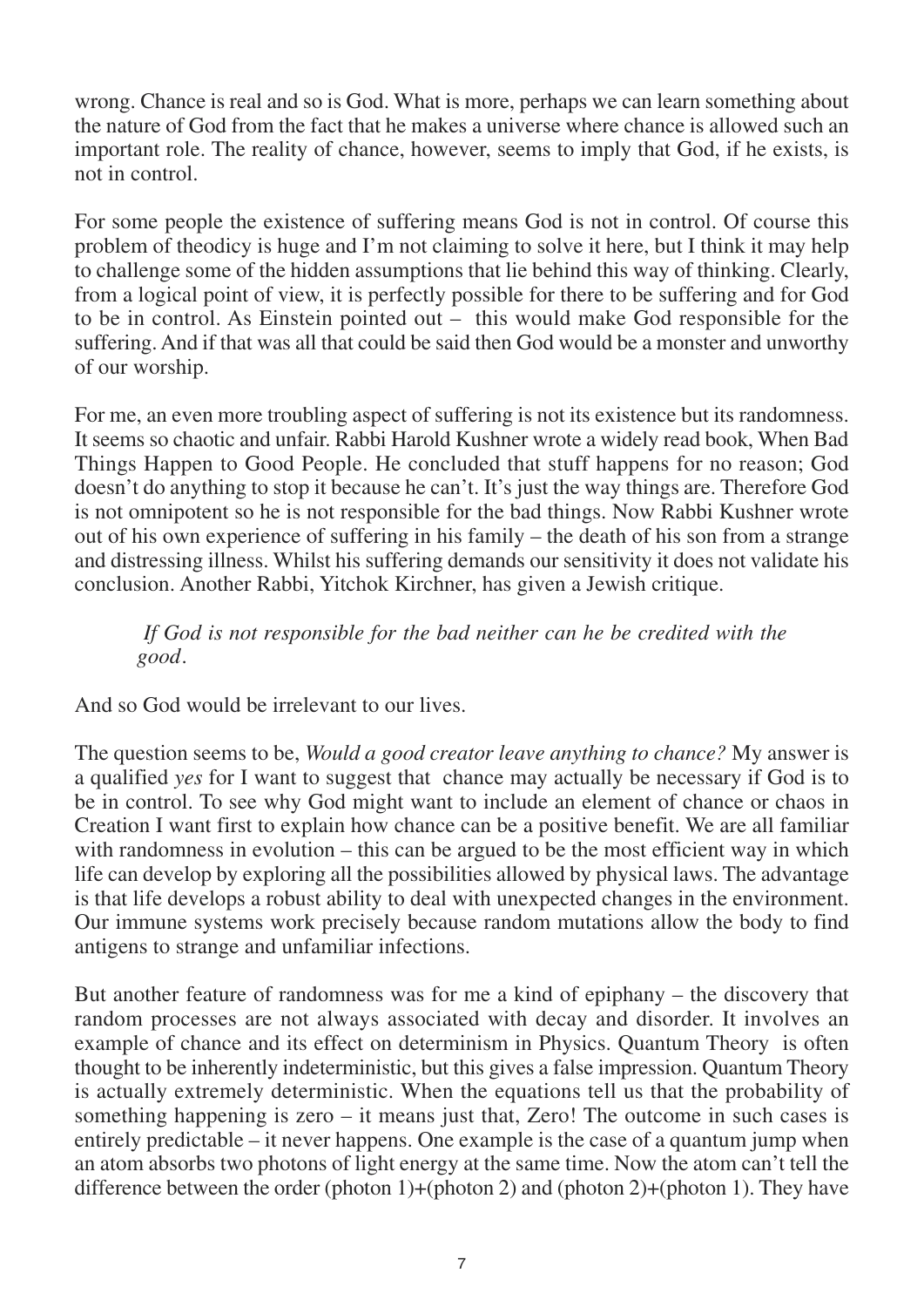the same probability in Quantum Theory but the opposite sign so they cancel out and the quantum jump doesn't happen. This is called quantum interference. However if the photons are a bit random then this quantum inference is destroyed and the jump is allowed. So something is created only when things are a bit chaotic! The take-home message is that chance destroys determinism, creation is no longer held in its iron grip and it gains some freedom to go different paths.

Chance can then have a creative function. We may even find this in the Genesis account where *the deep* or *waters*, in Hebrew symbolism standing for chaos, were created out of nothing – i.e. chaos was part of creation. The question then arises *How can God be sovereign, and in control, if chance is real?* I now want to show you how God can be sovereign only if chance is real. Let's return to the problem of suffering and its hardest aspect – its randomness. I am suggesting that randomness is not just part of the problem but a clue to its solution. There may be a sound reason why chance is part of God's creative plan.

The context is that we have three independent things to take into account: chance, laws of Nature and free will. Let's assume for the moment that all three are real. Now consider the alternative to random suffering – suffering only as a moral desert. In other words, bad things happen only to bad people. Now if, with free will, we choose to do evil to someone, then God must intervene to stop it. That would mean that the laws of Nature would have to be suspended, at least locally. And if everything is to be absolutely fair and just, God must do the same thing every time we act the same way. Thus, if God gives us free will, he must then re-act to our actions in a predictable way. God is no longer sovereign. However, consider if things are not totally predictable; randomness is built into the fabric of reality so that we can't always predict what will happen or know for sure it was an act of God. As Einstein once said, *Coincidence is God's way of remaining anonymous*. Real ontological chance thus can isolate God from our actions, there is no deterministic chain of events that we can initiate that will always force God to act in a way he does not choose. So chance prevents us from exploiting God's consistent nature and allows him to stay in ultimate control.

To see how this works, consider this analogy. Computer programs are totally deterministic - this is what makes them so reliable, but this makes them also vulnerable to a malicious hacker or virus that can trap a programme in an endless loop so it never finishes its task. A clever programmer can build in a random process that will make the computer jump out of the loop and carry on to finish. Randomness protects from the evil hacker and the programmer stays in control.

However, if we can't control God because of chance doesn't this mean also he can't control things either? The same problem arises with free will: how can our will be genuinely free if God is controlling everything? William James uses a helpful analogy in which we play chess against an infinitely wise Grandmaster. We are free to move within the laws of the game and there are zillions of possible moves to choose from. But no matter what we do – the Grandmaster always wins. Perhaps something like this operates also in Nature. Nature can make random moves, within the laws of physics, yet God can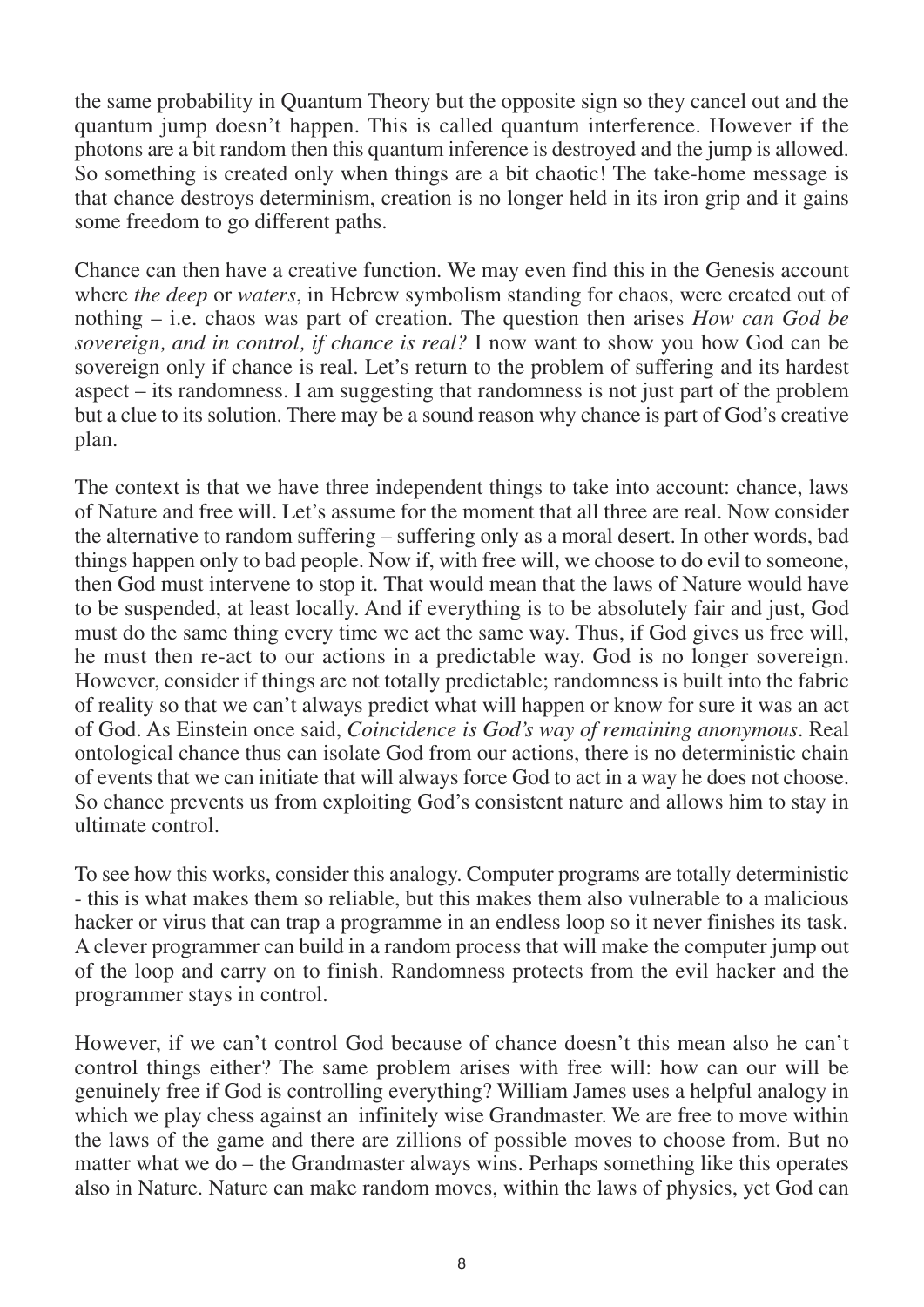always adapt his actions to take these into account. Thus God does not cause the events but uses whatever happens to bring about his purpose in the end. So chaos is still consistent with God being in control. I believe this greatly enlarges our vision of God. He is not a *'one game'* player, rigidly sticking to 'plan A' and pulling all the strings to make it turn out exactly as he predestines. He is a truly infinite being who can play all possible games and still win. John Sanders puts it thus:

*God has the love, wisdom, perseverance and power to deal with any situation that arises as [he] carries out his creational project.*

Returning to Calvin's view of the micromanaging God overseeing the fall of every sparrow, he is referring to Matthew 10:29

*Are not two sparrows sold for a penny? And not one of these will fall to the ground without your Father …* 

Various Biblical translations then insert *wills* or *knows* but there is nothing in the Greek. In the vision I am presenting of God I am happy to leave this blank, or perhaps put in *knows* for God will not only know what is happening, he is with the sparrow when it falls.

When I taught my children to ride a bicycle, at first I held the saddle and ran alongside them. Gradually, as they learned to adjust their balance, I let go but kept my hand close to the saddle. They thus learned to cope with genuinely random bumps and wobbles – only that way could they learn properly to ride the bike. As I live with God, I find this is a bit like what he does for me and for others. Psalm 16 puts it beautifully;

*The Lord is my chosen portion and my cup; thou holdest my lot.... I keep the Lord always before me; because he is at my right hand, I shall not be moved* 

The context of Matthew 10 is Jesus' teaching about the dangers of persecution facing his followers. The promise he gives is that, no matter what happens, they will come to no eternal harm. The poet Rupert Brook faced the dangers of death from random bullets and bombs in the trenches of the First World War. He puts Christ's promise of eternal safety thus:

*Safe shall be my going, Secretly armed against all death's endeavour, Safe though all safety's lost; safe where men fall; And if these poor limbs die, safest of all.*

So what does chaos in Creation tells us about the character of God? I think it tells us that he has made a world where we have to live with uncertainty. He asks us to live by faith not by sight. By learning to trust him – by committing ourselves to follow him – we discover that our hope lies in him, not in mere physical survival. So we are invited to enter a relationship and relationships are formed between persons who experience love and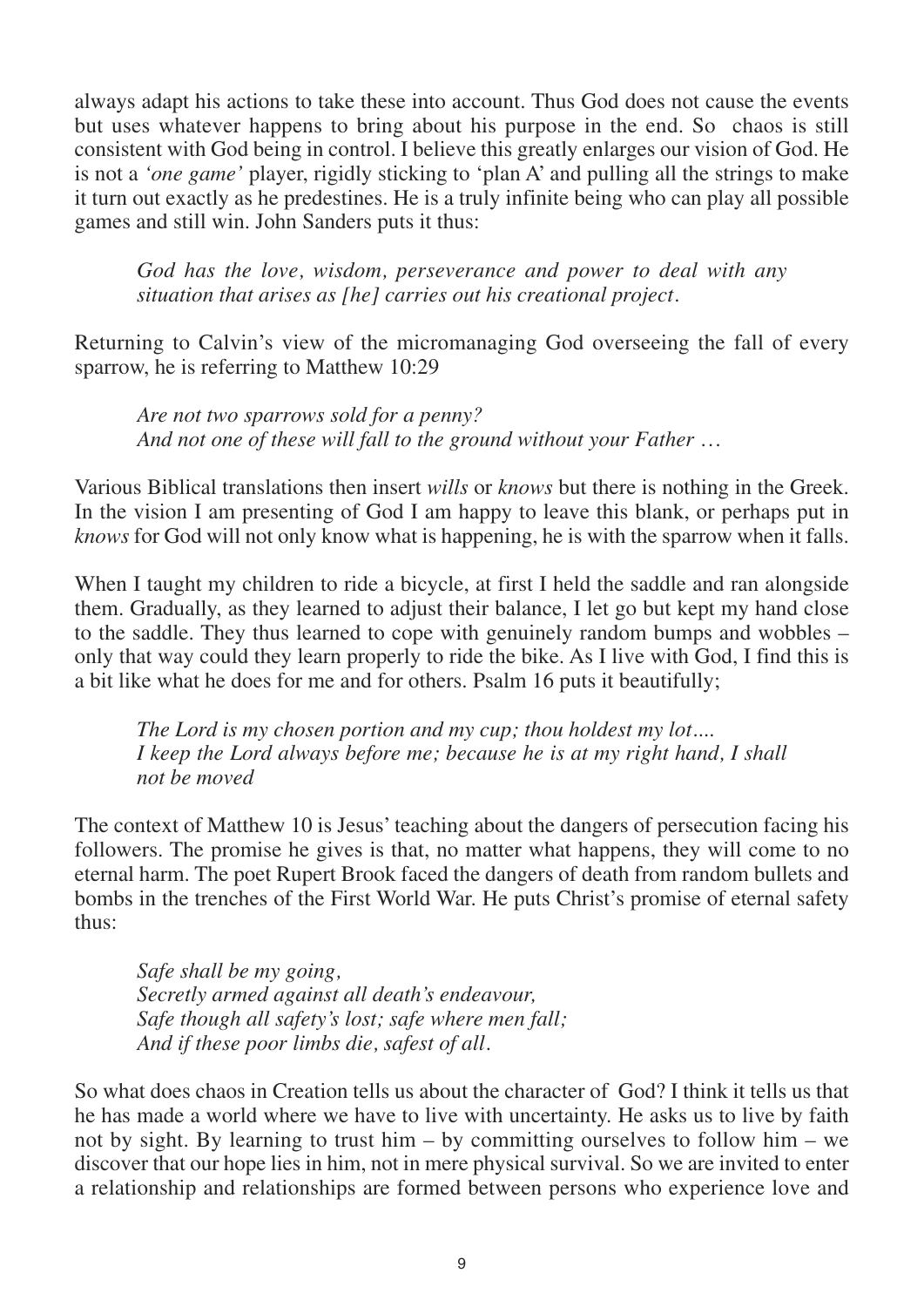grace in the unpredictable ups and downs of life. Chaos then points us to a God who desires a personal relationship with us. We experience a personal God in seeing that chance has a creative purpose; it allows order in nature but it also prevents order from dominating the world and it safeguards God's ultimate control. Finally, as each of us stumbles through life in randomly different ways, we have a truly unique experience of God as a person, especially if we commit ourselves to him through his most intimate revelation in the person of Jesus Christ our Lord.

**Professor Paul Ewart is Head of Atomic and Laser Physics at the University of Oxford. This paper was originally given as a lecture at the Ministerial Old Students Association meetings at Oxford in late June 2012.**



## More Thoughts on the Trinity

In the summer edition we reprinted Carl Scovell's forty year old article on the Trinity, and the response indicates that the issue is as alive today as it was then.

### **1 – George de Gay considers the traditional approach towards Jesus taken by Unitarians.**

For many years Unitarian Christians have struggled to maintain their identity; the absence of a creed having allowed an influx of humanist and other beliefs.

Now it seems our identity is to be challenged yet again for we are simply to be listed under the title *Liberal Christian*.

Well, we may sometimes find ourselves in agreement with Liberal Christians and certainly should be on close friendly terms with them, but there is a very important difference between us. Despite being generally creedless, there is one theological point where, if we are true to our name and also true to those who suffered for our faith in the past, we are not free, but are bound. Our name means that we are non-trinitarian, which in turn means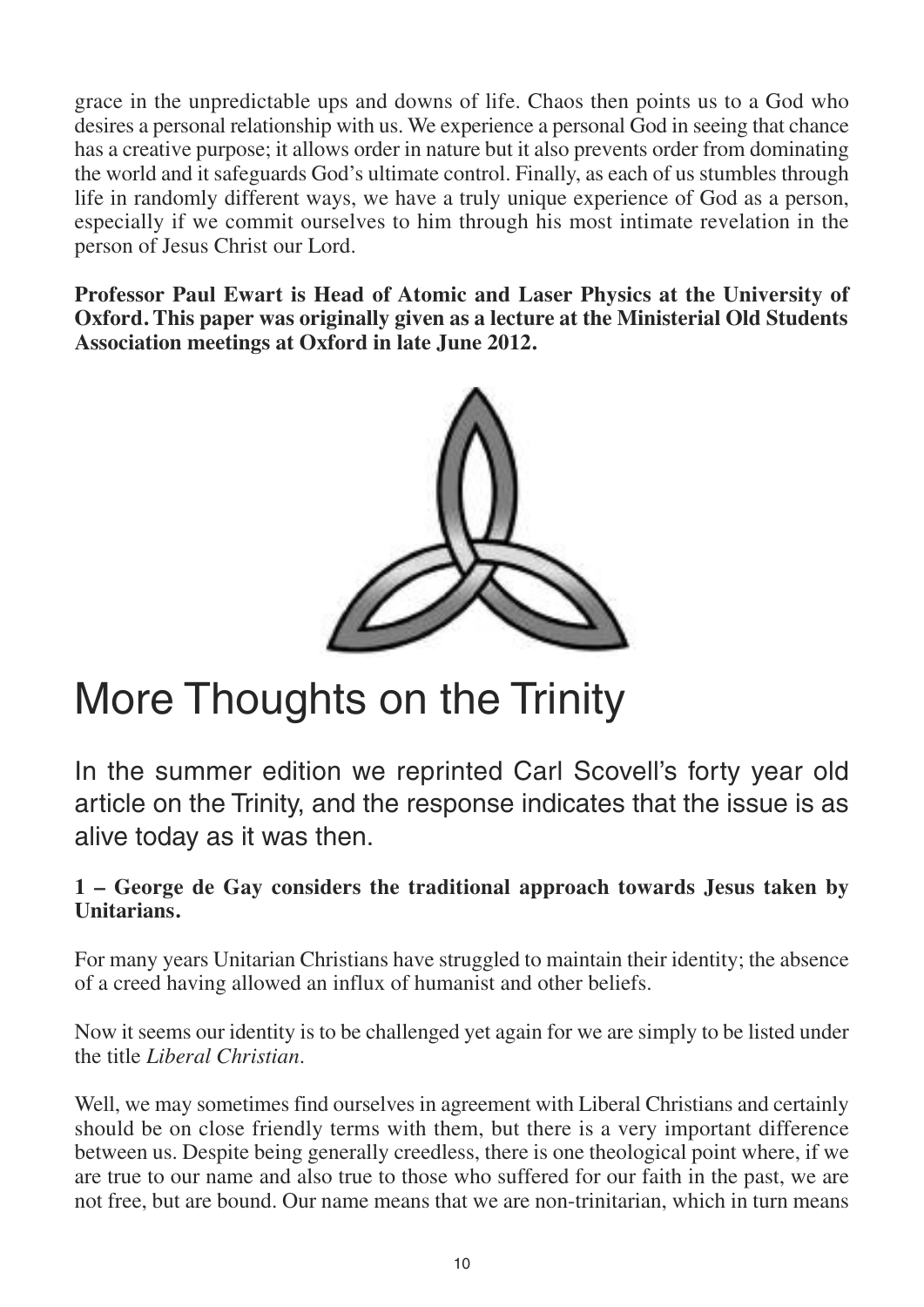that we believe that Jesus was a normal human-being, with no abnormal relationship to the divine, a unique belief in Christianity. When Jesus was on home ground, he was called *The carpenter's son (Mat 13:55)* and *Joseph's son (Lk 4:22)*. Peter, who would have known Jesus as well as anybody, called him in his early preaching *A man singled out by God (Acts 2:22)* and *God's servant (Acts 3:13)*, a term also used for Jesus in the very early Christian book, *The Didache*, where it was also used, to describe King David, who was very definitely an ordinary human being.

Jesus must have had a wonderful personality, being perceptive, wise, kindly and caring. As a Jew, he was brought up with a knowledge of the Jewish scriptures, which he summarised as *The Law and the Prophets*. He must have received a lot of inspiration from them. He was however different from the former prophets, who seem to have been rather gloomy. He on the other hand loved life. He was very aware of nature and cared about humanity. He summed up his teaching in the two great commandments, *Love God with all your heart and soul and mind and strength and your neighbour as yourself*. His finest parable, *The Good Samaritan*, showed how broadly he interpreted the word *neighbour*. He spent a lot of time in communion with God. That did not indicate a more than human relationship.

St Paul talking to the Athenians stated that God was not far from each one of us.

Jesus told the woman at the well in John (4:24-25) that God was Spirit and that his worshippers should worship him in spirit and in truth. This means that we can call God *The Holy Spirit*, a sexless term, without getting involved with notions about a trinity. It also means that we too have spirits. In other words, our higher natures have access to that same non-physical dimension where God is.

Jesus also said (Mat 6:8) *Your father knows what your needs are before you ask him*. It would seem that in the spiritual dimension, communion is natural and direct; between ourselves and the Holy Spirit, through prayer and meditation, and between the Holy Spirit and ourselves by the *inner light*.

This is far from the picture of a distant anthropomorphic God, requiring a mediator, as portrayed by the Rev Scovell. We can only make man the centre of things as he suggests, by relegating God to the back of our minds or consciously rejecting the idea of God, something possible to folk of any faith.

If anyone is timid about this, the most natural and most reasonable of all forms of Christianity, then let them reflect on Judaism, Sikhism and Islam, three strong faiths, whose founders have never been considered to be anything but simply human.

**George de Gay is a member of the Unitarian Christian Association, who lives in Newbury, Berkshire.**

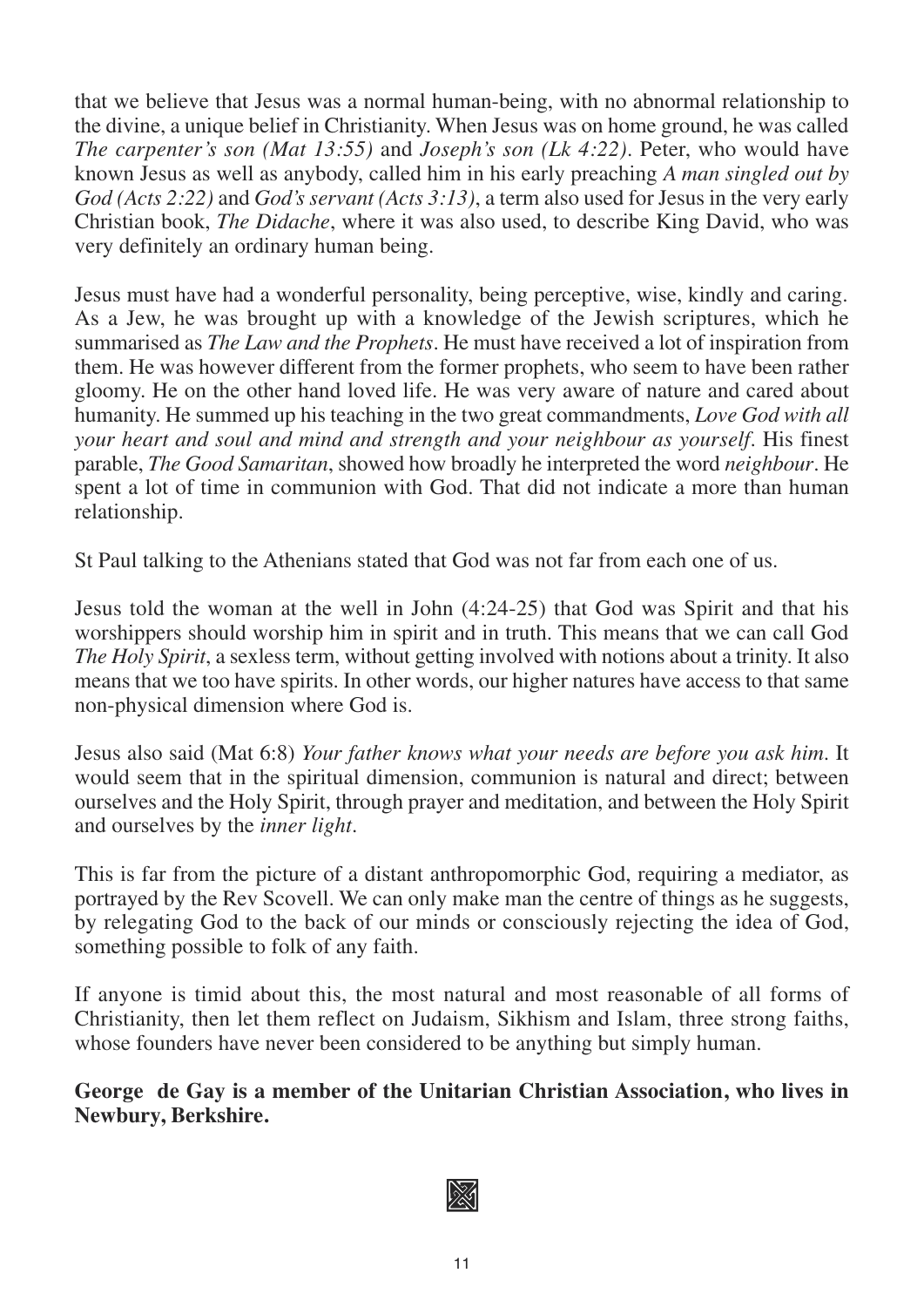#### **2 - Brinley Price considers the influence of language and number. Can God have three modes of being?**

'The Sun and the Rain were arguing. The Sun blamed the Rain for the floods, and the Rain blamed the Sun for the droughts. They couldn't see each other's point of view. Only the Rainbow, their lovechild, understood the depth of their attraction. She said, "You need at least three ways of experiencing the world before you can begin to understand what reality might be. All miracles require a shift in perspective."'1

I believe the problem for us today lies in a change in the meaning of the word *person* over the past four hundred years. The word in ancient Latin meant an actor's mask (*persona*); therefore 'God in three persons' meant three 'roles' or 'operations' of the One Being (*substantia*). Obviously it is absurd and a contradiction-in-terms to speak of God as having one being and, at the same time, three persons in the modern sense of the word: one being (person) and three persons (beings). Such is *tritheism* not trinitarianism.

The Christianity of late Antiquity, under the influence of Platonism and Neoplatonism, was faced with a need to explain how a transcendent and ineffable Godhead could relate to, act within and be known by the material Creation. How could the transcendent be immanent, the eternal within time, the infinite within space, the formless within the formed, the indivisible within the divisible? The Trinity was an attempt to answer this question.

In his book *De Trinitate* Augustine of Hippo, himself a Christian Platonist, argued that the higher 'rational' soul operated in three ways – consciousness, understanding and will – and was an image of the Holy Trinity. Just as it is possible for a human being to be one self but to be aware s/he is, understand that s/he is and will that s/he is, it is possible for God to have one being but three modes of being, or three 'persons'.2 The medieval scholastics developed Augustine's psychological analogy and asserted that the Father was divine Power, the Son divine Wisdom and the Holy Spirit divine Love. One could reverse the order and see the Father as Love and the Spirit as Power. But the Son being God's Wisdom ties in with the prologue of John's Gospel: 'In the beginning was the Word [Gk *Logos*: reason] and the Word was of God and the Word was God' (I:1).

It is important that we distinguish the 'persons' of God from mere divine attributes. If the Godhead is *the noun*, the three 'persons' are not three adjectives but three verbs: God ruling, God knowing and God loving. The adjectives/attributes are the visible signs of God in the Creation, His/Her powerful, wise and good dispensation. If, as someone wrote, 'God is not noun but all verb' (the verb *to be* perhaps), the 'persons' are not just adverbs but verbs still. It is also important to see the 'persons' as in relation to each other, as Augustine stressed: God's power is divine and loving, His/Her wisdom is powerful and loving and His/Her love is wise and powerful. In biblical terms knowing and loving are synonymous. To one medieval mystic (was it Julian of Norwich?) God manifested as 'Life, Light and Love' and that is my preferred formulation of the Trinity.

Why *three* 'persons'? Why not, as quoted in Carl Scovell's article, 'one or four, Or less or more'?3 I would answer that this is due to the mystical significance of the number three.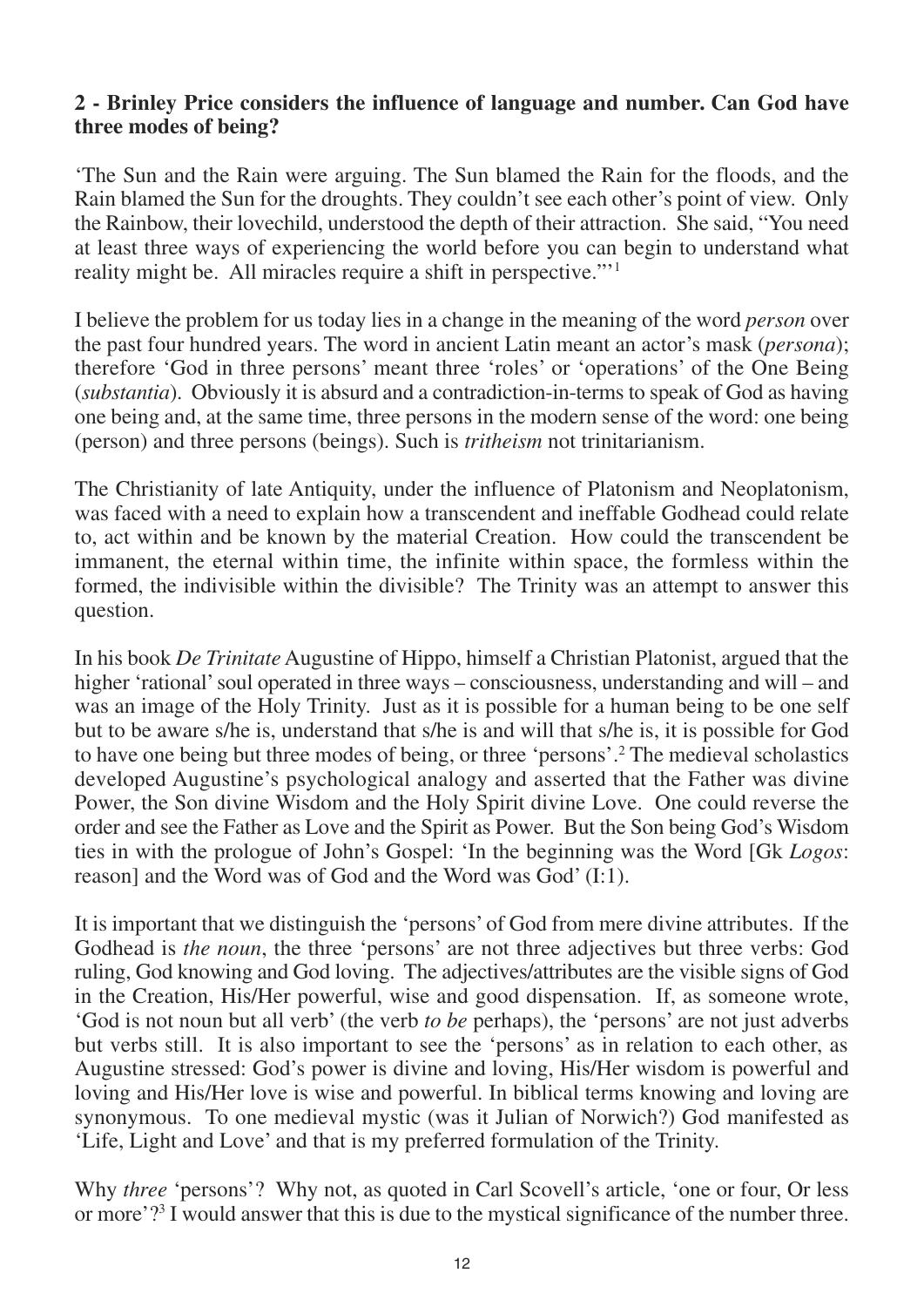The number two is the number of *division*, a word etymologically related to *devil*, *evil* and *diabolical*. Number four is the number of the material Creation, Nature: four elements, four directions of space, four dimensions, four seasons, four quarters of the day, etc. Three is a return to the unity and indivisibility of the One, after the disunity and divisibility of the two. Besides, following the law of Occam's Razor, why multiply entities unnecessarily and have four or more 'persons'? Three, after all, is company!

While I agree there is scant biblical evidence for the Trinity, the ultra-Pauline, Hellenistic Gospel of John is actually *binitarian*! In it the Father is the transcendent ineffable Godhead (unknown save through the Son), the Logos-Word and the Holy Spirit the two 'persons'. This shows the influence of Philo of Alexandria, a first-century Hellenistic Jew, who combined the idea of Logos in Classical philosophy with the concept of Wisdom in the Hebrew Bible: both taught that God creates and binds together the world through an intelligent principle. As James D.G. Dunn notes, Philo himself described the Logos-Word as 'the Son of God'.<sup>4</sup>

We should not confuse 'the Son of God' in Philo's sense with the biblical notion that the Messiah, the divinely anointed king of Israel and the nations, was God's son by adoption. John writes that Jesus Christ is 'the Word made flesh' but he never calls Jesus of Nazareth *the Word itself*, thus never claims that the historical person of Jesus is God *per se*. 5 Unfortunately this is exactly what happened during the early years of Christianity: a gradual conflation of 'the Son of God' in the Hellenistic Jewish sense with 'the Son of God' in the Palestinian Jewish sense. On the other hand, John seems to imply that all human beings can become adopted children of God or 'born of God' and that the Logos-Word is immanent throughout the material Creation (I:10, 12-13).

But why does there need to be biblical evidence for the Trinity anyway, if 'revelation is not sealed'? Christianity is not just God's Word spoken through Jesus of Nazareth but spoken through countless many who have followed him and modelled their lives, even their deaths, on his. We can all become children born of God and the Logos-Word is always within us, even though it sleeps within the present darkness of our minds. I still find the Trinity a useful concepts, though not an entirely necessary one. The religion of Jesus is more important than the religion about Jesus. But the latter can enrich the former, especially for those whose approach to Christianity is more philosophical or poetic.

#### **REFERENCES**

1 Nick Owen, *More Magic of Metaphor: Stories for Leaders, Influencers and Motivators*, (Bancyfelin, UK, and Norwalk, USA: Crown House Publishing, 2004), p.14.

<sup>2</sup> St. Augustine, *The Trinity*, introd. and trans. Edmund Hill, (New York: New City Press, 1991), passim.

3 Carl Scovell, 'Is there Truth in the Trinity', *The Liberal Christian Herald,* No. 73 (Spring and Summer, 2012), p.25.

4 James D.G. Dunn, *Did the first Christians Worship Jesus?: the New Testament Evidence*, (Louisville, Kentucky: Westminster John Knox Press, 2010), p.81. 5 Ibid., p.120.

**Brinley Price is a member of St Saviourgate Unitarian Chapel, York, and of the Unitarian Christian Association.**

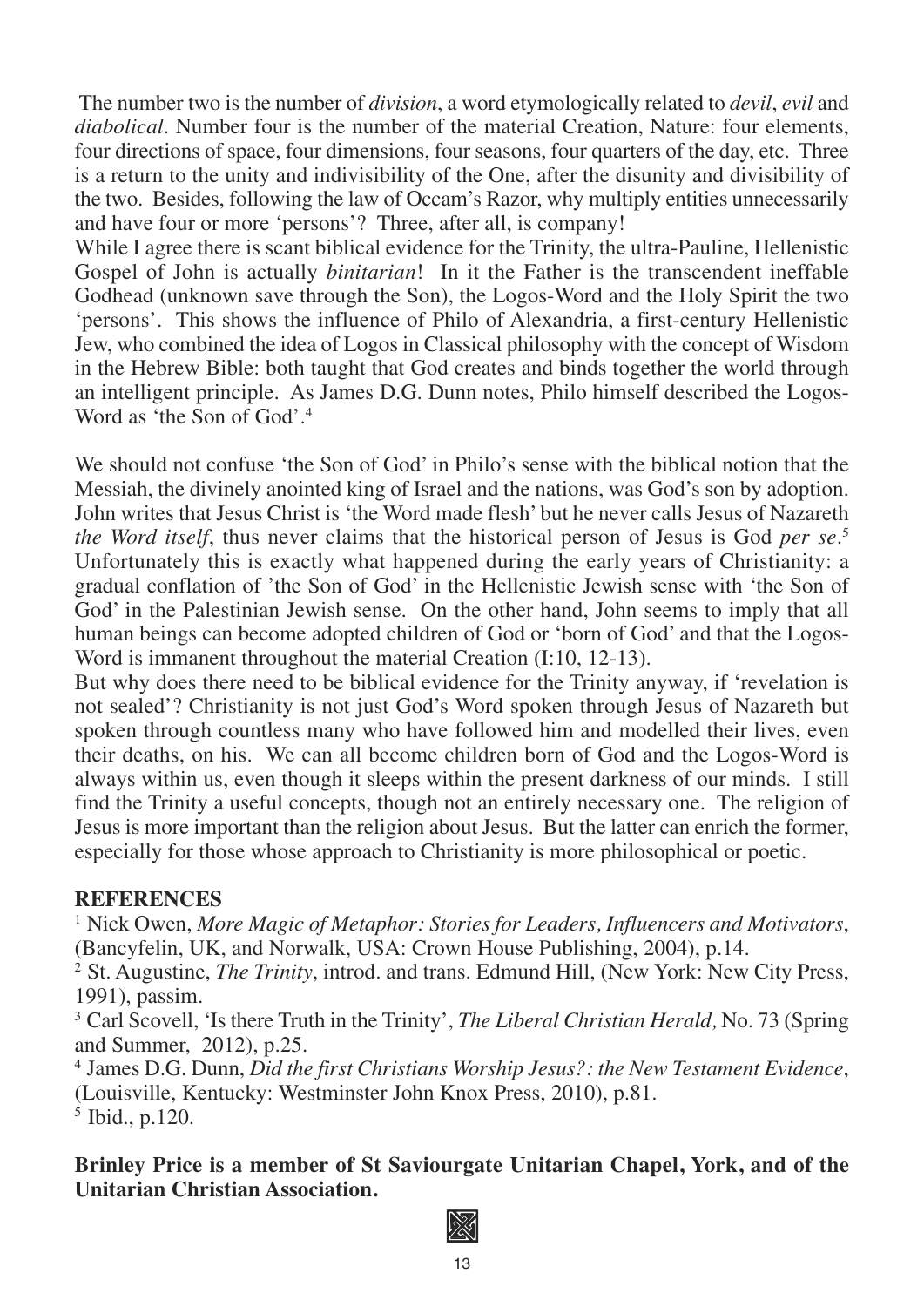#### **3 - Bill Darlison considers the need for a God of involvement and mystery.**

Einstein said that the most important question a human being can ask is: Is the universe a friendly place? This is indeed the ultimate existential question, and while we may not ask it every day, and while we may not ask it in precisely this form, there can be few of us who, in those troubled and sleepless early morning hours, have not striven to find answers to this, the deepest of life's perplexing riddles. Is there some point to my life, or is it, in the end, just 'a tale told by an idiot, full of sound and fury, signifying nothing'? And, as I can most certainly testify, when faced with the prospect of imminent death, the question is asked with a great deal more urgency than formerly, and the answers one considers are of more than passing intellectual interest. Those student posturings in late-night conversations over endless cups of coffee now seem vacuous and irrelevant: what one demands from oneself at times of crisis is honesty; the evasions and rhetoric of pointscoring debate on the meaning of life's brief candle are



*Bill Darlison*

no longer satisfying when that candle is on the point of being snuffed out. While we have our health and strength we can often approach this question in a slightly dishonest way. It is common for men particularly to deny that life has any ultimate meaning. All that God stuff is for wimps, we say. Life just is, and, unfortunately, it's tragic. There's even a kind of sophisticated nihilism that some try to cultivate, a kind of coffeeand-absinthe existentialism, which, for some reason, seems to be very appealing to women, and is more of a strategy for getting laid (as the children say nowadays) than a genuine attempt to answer the big questions. But our actions often belie our rhetoric; our words (particularly in argument) do not always tell the truth about how we really feel. Woody Allen captured this perfectly when he said, 'Life is painful, tragic, and burdensome, and, unfortunately, it is all over far too quickly!' I was once arguing about the meaning of life with a man who took the pessimistic line. He said that to abort a child was actually to do it a favour since to bring it into the world was to burden it with unbearable existence. His reasoning was very similar to that of John Paul Sartre  $-$  a real coffee-and-absinthe existentialist – in his novel *The Age of Reason*. About an embryo, he has one of the characters say: 'A child; another consciousness, a little-centre point of light that would flutter round and round, dashing against the walls, and never be able to escape.' Unfortunately for my friend's argument, his wife, who was sitting by his side at the time, was actually six months pregnant! What price consistency? Philip Larkin, in the last line of his most quoted poem, has it right: if you really find life terrible – as he apparently did – then 'don't have any kids yourself.' And, as Mr. Micawber declared, life need never be burdensome to a man who has access to shaving equipment.

It might be supposed that having a religious approach to life would indicate that one perceived the universe as friendly, but this supposition would be wrong. There are types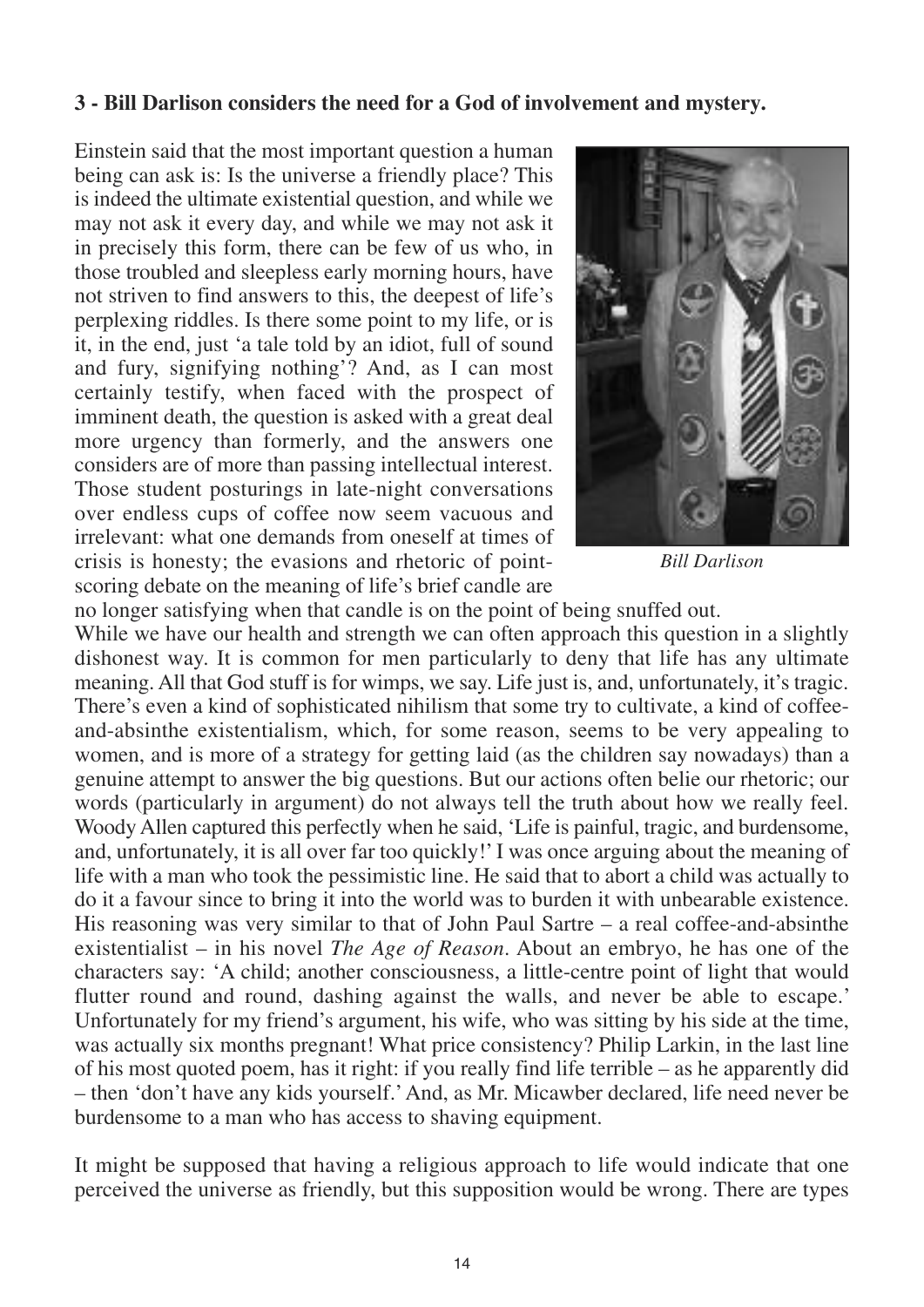of Christianity which are decidedly pessimistic, but Buddhism is perhaps the clearest example of a world religion which actually starts from the premise that life is tragic. The Four Noble Truths teach that all life involves suffering; that suffering is caused by desire; and that suffering will cease when desire has been suppressed. The object of Buddhist practice is to attain Nirvana, a state in which all desire ceases, no more karma is generated, and rebirth is no longer necessary. For all it is the most compassionate of philosophies (I have never met an unkind Buddhist, nor, strangely, an unhappy one), it is, as far as I can discover from my (not very extensive) study of it, essentially a method of escape from the cruelties and sufferings that are inherent in life itself. Christianity and Buddhism have many things in common, and it seems likely that early Christian thought was, to some extent, influenced by Buddhist teachings, which, remember, were already five hundred years old at the time of Christ, but the two religions are essentially very different. Christianity seeks to transform the world and to ameliorate its suffering: Buddhism seeks to transcend the world and to avoid its suffering. The hope of the Christian life is the resurrection of the body, the continuance in some form or another of the conscious self: the aim of Buddhist striving is the annihilation of the conscious self, the extinction of all separateness. Buddhism purports to have a method whereby that isolated fragment of consciousness which so troubled John Paul Sartre may be released from its prison: Christianity contends that the atom of consciousness is an embryonic child of God with a glorious eternal destiny.

In most of its forms Buddhism is atheistic, and so the question of purpose in creation is really a redundant one. Is belief in God, then, a prerequisite to a belief that the universe is friendly and purposeful? Perhaps it is, but even this needs qualifying. Not all conceptions of God are benevolent. Many people profess a belief in a God who simply wound up the world at the beginning of time and then left it to its own devices. This was summed up rather neatly in the piece of graffiti that appeared here and there in the sixties: 'God is not dead. He just doesn't want to get involved!' This, substantially, is Deism, the influential religious philosophy of the  $18<sup>th</sup>$  century which denied revelation, miracles, supernaturalism, and, of course, life after death. God was kept as a kind of philosophical First Cause, but God had no more involvement in the world than a clockmaker has in the continuing life of one of his clocks. Deism was very appealing to Unitarians like Thomas Jefferson, and is still around in Unitarian circles, although one would like to ask the difference between an indifferent God who has hung a 'gone fishing' notice on his door, and no God at all. I, for one, wouldn't cross the street to worship such a God.

In addition to the absent God of Buddhism, and the indifferent God of Deism there is also the evil God of certain strands of Gnostic thought. Now, Gnosticism is a very appealing philosophy to me, at least it is in so far as it stresses knowledge of God through direct experience, but there were Gnostic thinkers in the ancient world – in the second and third centuries of the Christian era particularly – who proposed that the creator of the world was actually less than good. If you think about it you will realise that this is a very neat way of explaining the evil we find around us in the world; if one believes that God is good, then the presence of evil is an almost insuperable problem, as generations of Christian thinkers have found. But, if one believes that the creator is less than good, then the problem ceases to be a problem; evil is just the natural result of a world created by an incompetent or malicious deity.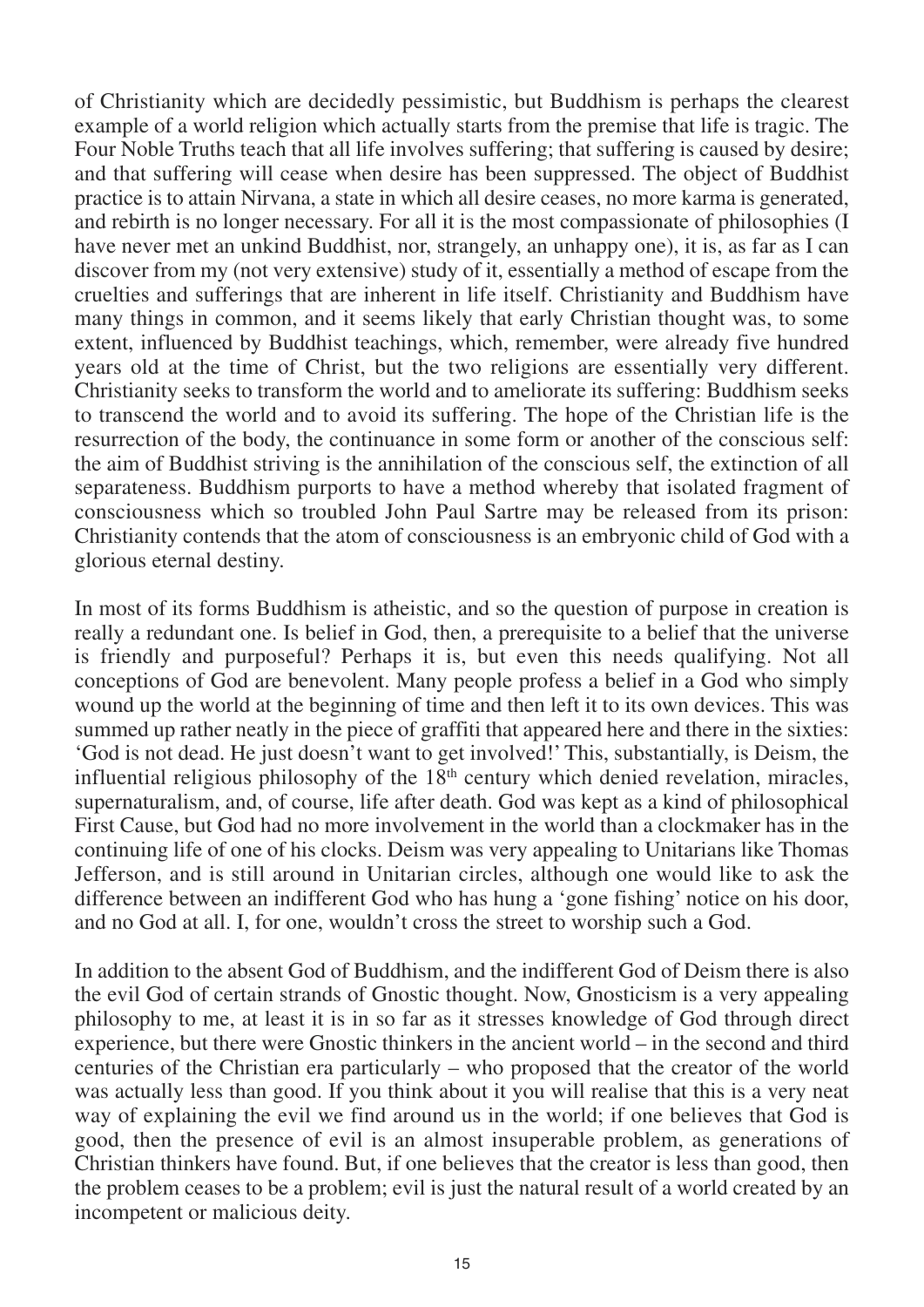What these thinkers proposed was, in essence, as follows. There is an Eternal God who is so pure, holy, good, and self-contained that It cannot possibly sully Itself by involvement with matter, but from this God – or Godhead – has proceeded a series of 'emanations', each one less perfect and less holy than the one before it. These were called 'archons', or powers, the last of these is, in Yossarian's words in *Catch 22*, 'the bungling hayseed' of a creator who thought it a good idea to create a world 'containing tooth decay and phlegm'. Fortunately, however, each human being contains a spark of the true Godhead, and the object of religious practice is to free this spark from the matter which imprisons it, to let it escape from the evil creation and be united with the Godhead once more. Shades of Buddhism here, and it is more than likely that the same perception of the world as a hostile place lay behind both Buddhism and pessimistic Gnosticism.

It was against this sort of background that the Christian doctrine of the Trinity came to be forged. It is true that the Bible contains no unequivocal statement about the Trinity, and, to Jewish sensibilities, it would have been completely anathema. Our Unitarian forebears found the doctrine incomprehensible and logically nonsensical which, of course, from a purely rational point of view, it is. But religious statements in general will crumble when subjected to rational assessment. All religion is poetry, and the rules of poetry are not the rules of logic. As a non-logical, poetic insight, the paradoxical doctrine of the Trinity leads to an acknowledgement that God is beyond the comprehension of the feeble human mind. God is, and will always remain, a mystery. But, more significant than this, at least from the point of view of our present concerns, is what the doctrine of the Trinity tells us about the world. It answers Einstein's question in the affirmative. The world, the universe, is a friendly place, it says. In mythological language (I cannot stress this enough), it affirms not just the creation of the world by God, but God's continuing, loving, involvement with it. Jesus is not just Mary's son, he is, according to Matthew's Gospel, *Emmanuel* – 'God with us', and John's Gospel tells us that 'God so loved the world that he gave his only begotten son' to die on its behalf. The story of Jesus's death on the cross expresses the conviction that God is present even in the most tragic and inexplicable and painful of events. This is not a picture of an uninvolved deity, but of one who shares our suffering. Jesus, in continuing Christian tradition, is 'fully God and fully man', another logical absurdity, granted, but a poetic statement of the intimate connection between human beings and the deity; in the words of the Catholic mass, 'Christ humbled himself to share in our humanity, so that we may share in his divinity.' And the Holy Spirit, who, by the way, is often depicted as feminine, is called the Comforter, the ever-present guiding hand of God, the source of grace and healing and consolation.

There is no God in Buddhism and no grace; just the unaided efforts of the individual to extricate himself from a pitiless universe. Deism's God has gone to sleep and left us to clear up the mess. Gnosticism's God is a monster who has to be outwitted. But the Christian Trinitarian God is a God of mystery, of involvement, of relationship, a God who created the world, loves the world, and is intimately involved with the salvation of the world. Strange as it may seem for a Unitarian to say this, but I think the idea of the Trinity is one of the most significant contributions that Christianity has made to religious thought. The Trinity doctrine has brought the Jewish God closer to us; He has left his home in the skies and pitched his tent among the inhabitants of the earth.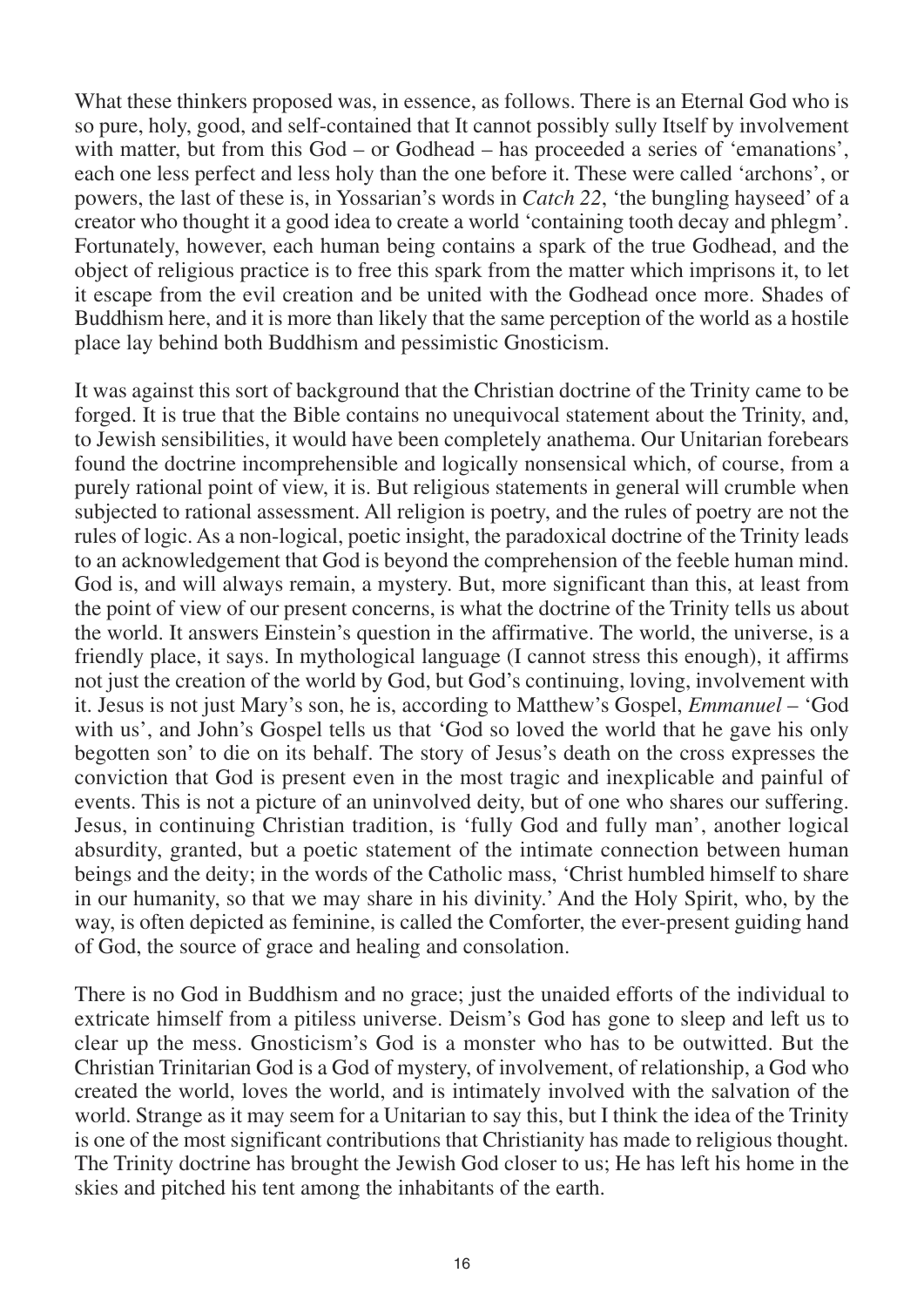But these images are only valuable in so far as they are viewed poetically. The great mistake – made by Trinitarian and Unitarian apologists alike – is to insist that the Trinity doctrine is a mathematical statement about the very nature of God, rather than a poetic expression of a conviction about the nature of the world, and God's relationship with the world. What repels our reason can enormously excite our imagination.

Unitarians have ever been suspicious of, perhaps even contemptuous of, the Trinitarian God of orthodox Christianity, preferring instead a simple and comprehensible God. But, a God we can understand is a God we can ignore; a God without mystery is a God without meaning. Is it any wonder then that the very notion of God seems to have gradually disappeared from the Unitarian consciousness? The step from Deism to Atheism is a short one.

But we Unitarians are, in the main, a life-affirming people. We regularly sing our thanks for the world and our gratitude for the gift of life. We perceive the universe as a friendly place, and in doing so we are more in harmony with the Trinitarian God than we may previously have been inclined to think.

### **Rev Bill Darlison is Minister Emeritus, Dublin Unitarian Church**

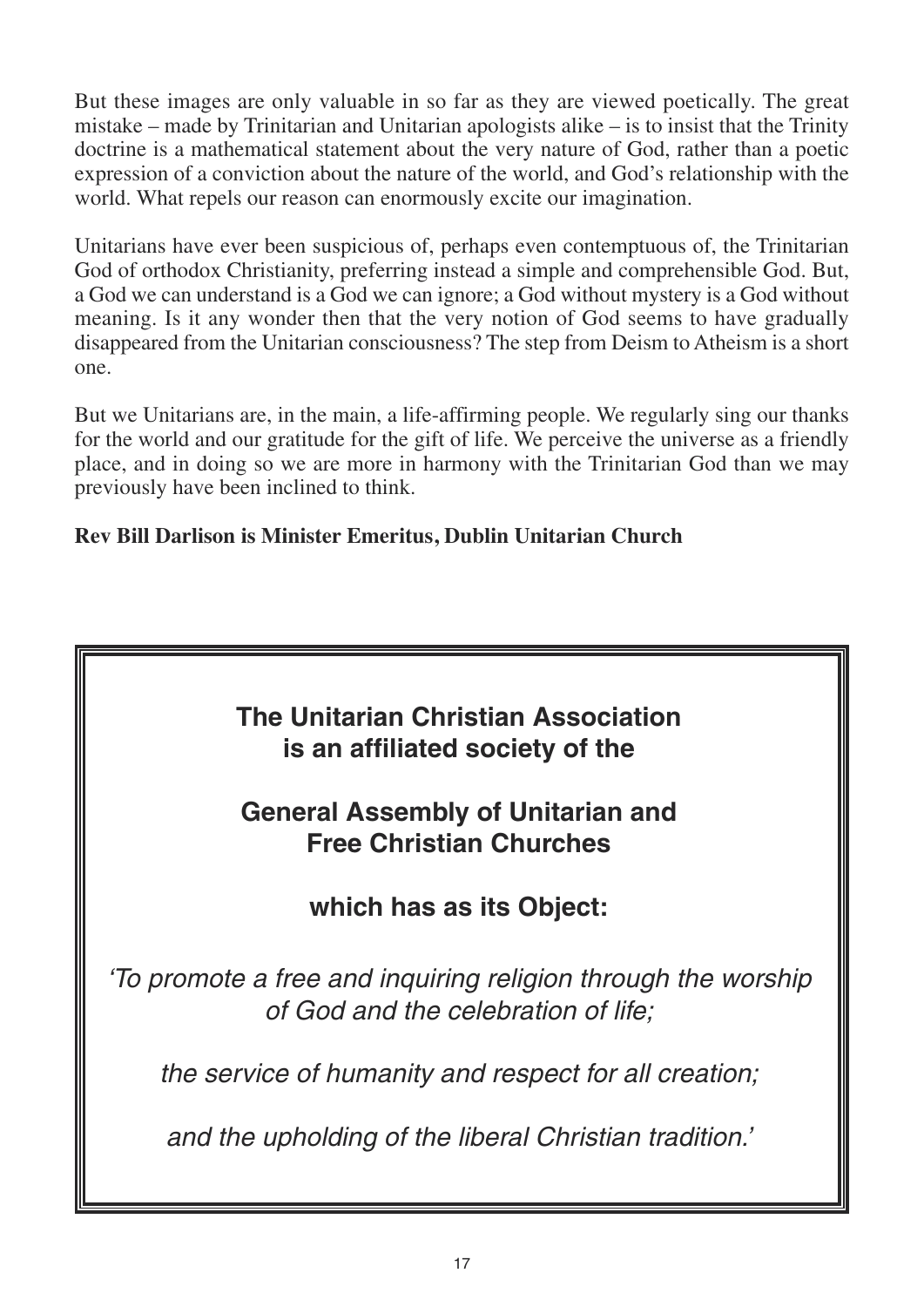## Oxford Homilies, June 2012

The following two homilies were given in Oxford by Sheena Gabriel and Jim Corrigall as part of the final service marking the completion of their ministerial training, before taking up posts as new Ministers.

## **Sheena Gabriel: Returning to the Source**

Reading: Ezekiel - Chapter 37 verse 1-10 (NRSV)

*The hand of the LORD came upon me, and he brought me out by the spirit of the LORD and set me down in the middle of a valley; it was full of bones. He led me all around them; there were very many lying in the valley, and they were very dry.*

*He said to me, "Mortal, can these bones live?" I answered, "O Lord GOD, you know."*



*Sheena Gabriel*

*Then he said to me, "Prophesy to these bones, and say to them: O dry bones, hear the word of the LORD. Thus says the Lord GOD to these bones: I will cause breath to enter you, and you shall live. I will lay sinews on you, and will cause flesh to come upon you, and cover you with skin, and put breath in you, and you shall live; and you shall know that I am the LORD."*

*So I prophesied as I had been commanded; and as I prophesied, suddenly there was a noise, a rattling, and the bones came together, bone to its bone. I looked, and there were sinews on them, and flesh had come upon them, and skin had covered them; but there was no breath in them.*

*Then he said to me, "Prophesy to the breath, prophesy, mortal, and say to the breath: Thus says the Lord GOD: Come from the four winds, O breath, and breathe upon these slain, that they may live."*

*I prophesied as he commanded me, and the breath came into them, and they lived, and stood on their feet, a vast multitude.*

This story with its powerful imagery captured my imagination as a child in the Pentecostal church in which I was raised – and continues to speak to me today. The prophet Ezekiel was writing in the context of Israel's history. In the 6*th* century BCE, Jerusalem was laid waste, the Temple burnt down and the Hebrew people exiled. Seemingly abandoned by Yahweh, Ezekiel's vision offered hope of renewal. But as Elie Wiesel, the Jewish writer and activist, notes: "the vision of dry bones is linked to neither space or time…. its consolation, is offered to every generation…for every generation needs it - and ours more than any before us."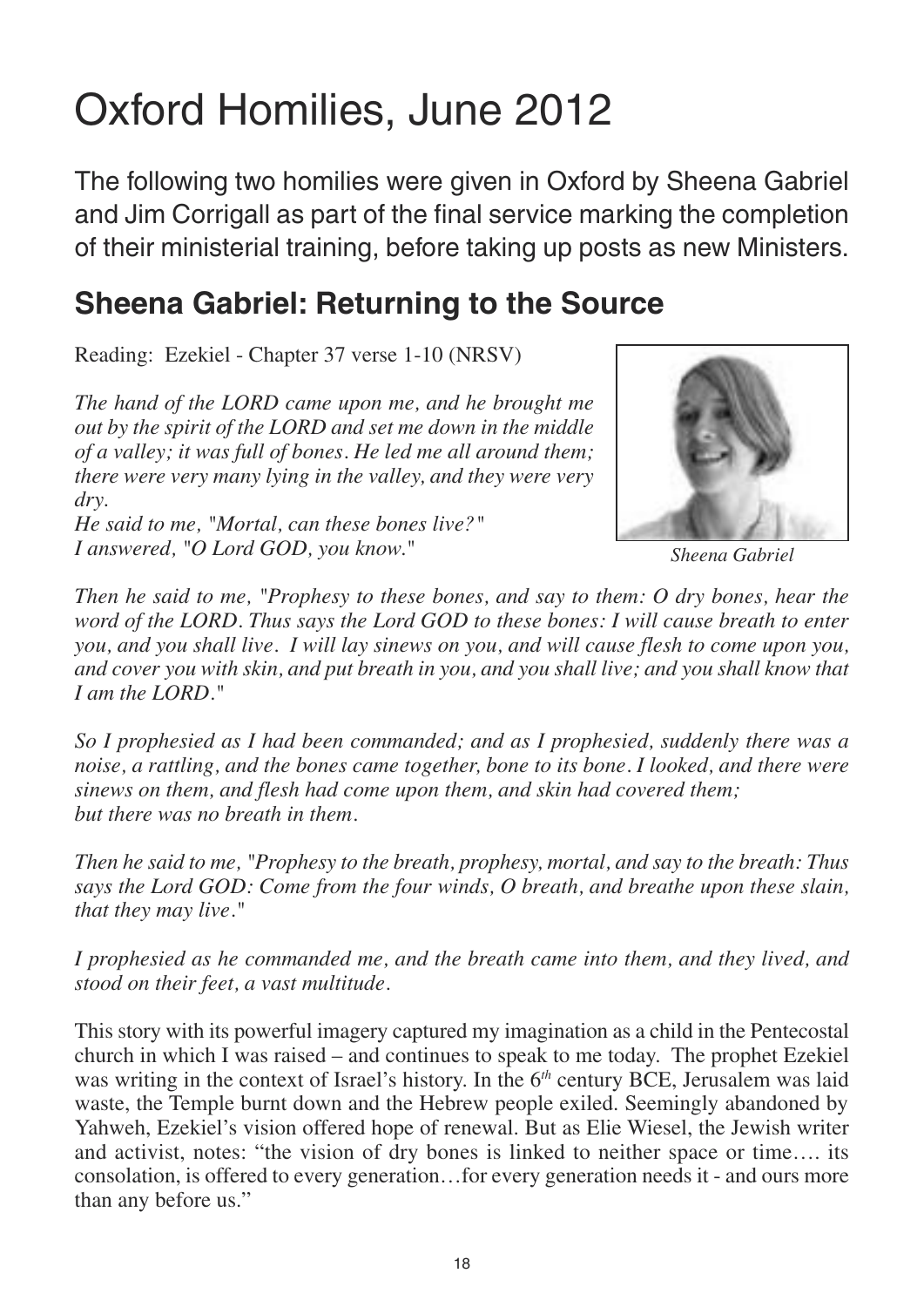The vision can speak to us as individuals in times of dryness or exhaustion – the hope that the green sap of life can flow again. But for me, its real power lies in the *collective* vision – a metaphor of renewal - for our Unitarian movement. I don't want to stretch the imagery too far  $-1$ 'm not implying we're just a bunch of dried out bones  $-$  but no-one would argue we've lost some of our past vitality. Despite pockets of growth, our numbers and influence have declined, so that at the start of my ministry, I ask: 'Can these bones live'?

Ezekiel's vision, articulates something of my personal hope for our future.

In the valley of dry bones, renewal comes in two parts. Ezekiel is commanded to prophecy to the bones – he does so - the bones come together; flesh appears and takes on human form – but there is no life in them. What we 'do' through human effort to reinvigorate our churches, is important – we strive to make them more attractive, to update our image. We attend to our notice boards, we dust away the cobwebs. We improve publicity and restructure our committees. These are necessary steps – but cosmetic work alone, will not bring new life.

God then commands Ezekiel to prophecy once more – this time to the four winds. The word for 'wind' in Hebrew is 'ruach' - and also translates as 'breath' 'spirit'' or 'soul'. Ezekiel does as God commands - breath enters the bodies and they rise up, a living multitude. The Spirit is the missing ingredient that restores vigour to tired bones. And this, I believe, is where our challenge lies. Alfred Hall some 60 years ago declared that 'Unitarians believe first of all, and most profoundly in God.' This is no longer the case. In our efforts to be more inclusive, we are now united by shared values. And whilst I welcome the diversity of our movement, I wonder if we are in danger of cutting ourselves off from the Source – the breath that inspired our forebears.

Each generation may need to find new ways to speak of the divine – but I believe we *do* need to speak of it – and seek to connect to it - or him, her, thou… Translate the word 'God' however you wish… but unless we become channels for something larger than ourselves, I doubt new life can come to tired bones. Art Lester in his anniversary service a few years back, suggested our attrition is a symptom of failing to attend to the Soul. He said:

"When we humbly admit we need guidance, when the absence in our churches that so worries us, ceases to be the absence of new faces to take the minutes and make tea, and starts being the absence of that Spirit that inspired us in the first place, we will be found by those who are actually looking for God – not just talking about him."

And as we consider our future, Art challenged us to do what any other religious organisation would do – to pray. I sometimes wonder if Unitarian theology puts too much emphasis on salvation by character - on human effort – "the progress of humankind onward and upward forever". But maybe we could learn from Universalist theology maybe Grace is more available than we think?

Of course, this doesn't mean simply praying and doing nothing. In the vision of dry bones – human effort mediates the work of the Spirit. The two part process of renewal mirrors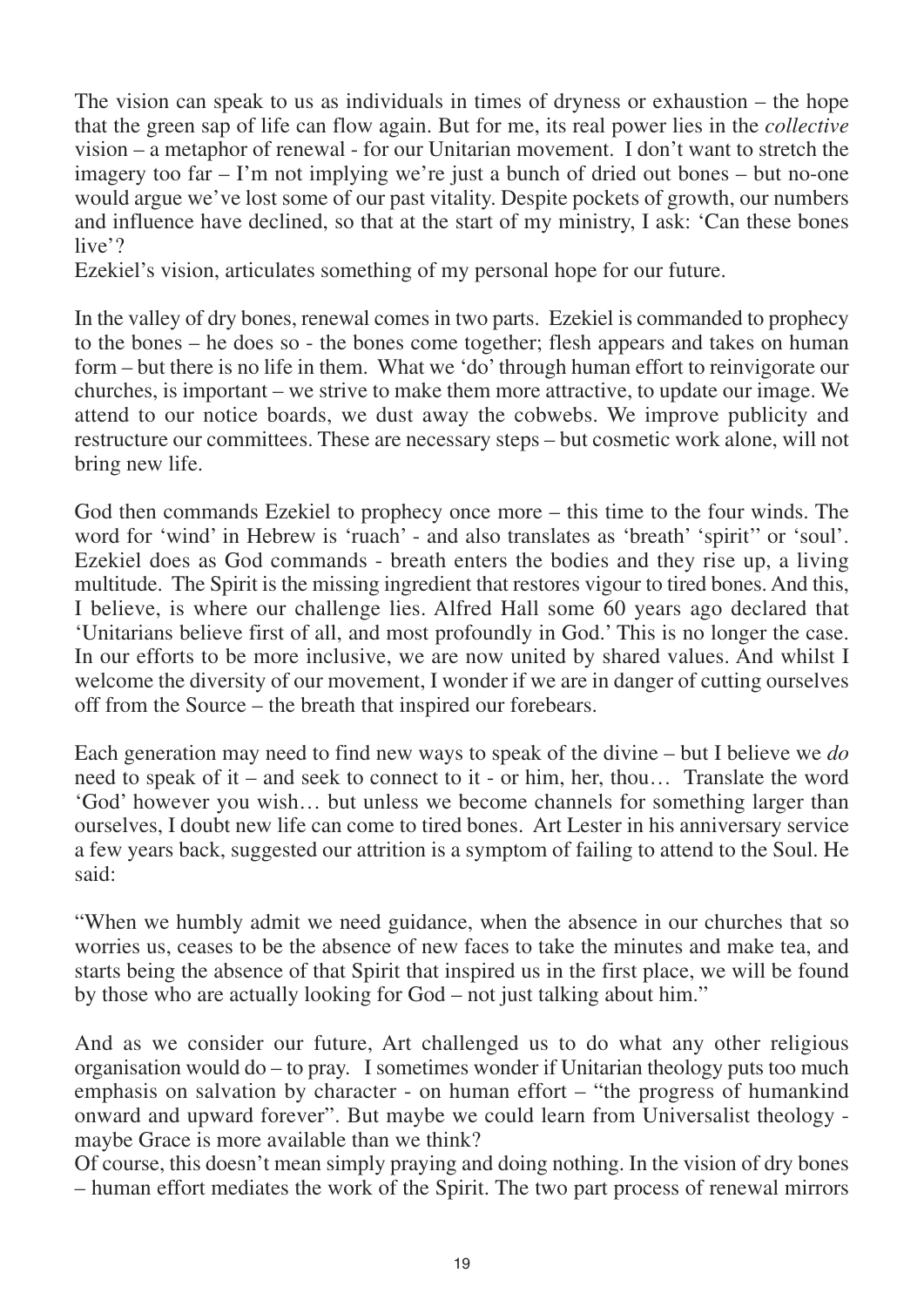the two part creation story in Genesis; where Yahweh forms the first human being out of clay - and then breaths life into it. But in Ezekiel's vision Yahweh does not do this work alone – rather it is a human being that channels his creation power. The basic structures and connections need to be in place – so that the breath can inhabit them. To use another analogy, we trim the sails, make our boat seaworthy – so that we can catch the wind.

The wind blows where it will – we cannot predict its course, or confine it within human schemes. But we can align ourselves to it and follow where it leads. In John's Gospel, Jesus predicts the time when people will worship not on the mountain, or at Jerusalem, but 'in spirit and in truth'. We can translate that afresh for our age – the Spirit that renews, is not the property of a single religion or denomination.

In Ezekiel's vision, the wind comes from the four corners of the earth – representing for me the Universal spirit – the one Source from whom we all draw the same breath. Perhaps it is also significant that in Hebrew - the Spirit, ruach - is also feminine…

Can these bones live? We cannot predict the future of our beloved Unitarian movement, but perhaps what matters is that we remain faithful to the Spirit that inspired our forbears - and draw on that transforming power, which renews itself in every Age.

To end with the words of May Sarton: "Return, return to the deep sources: nothing less will teach the stiff hands a new way to serve."

**Sheena Gabriel is lay leader to Godalming Unitarians where she is shortly to become minister.**

## **Jim Corrigall: The need for faith**

Reading: John 21: 9-17

*When they had gone ashore, they saw a charcoal fire there, with fish on it, and bread. Jesus said to them, "Bring some of the fish that you have just caught." So Simon Peter went aboard and hauled the net ashore, full of large fish, a hundred and fifty-three of them; and though there were so many, the net was not torn. Jesus said to them, "Come and have breakfast." Now none of the disciples dared to ask him, "Who are you?" because they knew it was the Lord. Jesus came and took the bread and gave it to them, and did the same with the fish. This was now the third time that Jesus appeared to the disciples after he was raised from the dead.* 

*When they had finished breakfast, Jesus said to Simon Peter, "Simon son of John, do you love me more than these?" He said to him, "Yes, Lord; you know that I love you." Jesus said to him, "Feed my lambs." A second time he said to him, "Simon son of John, do you love me?" He said to him, "Yes, Lord; you know that I love you." Jesus said to him, "Tend my sheep." He said to him the third time, "Simon son of John, do you love me?" Peter felt hurt because he said to him the third time, "Do you love me?" And he said to him "Lord, you know everything; you know that I love you." ''Jesus said to him, "Feed my sheep."*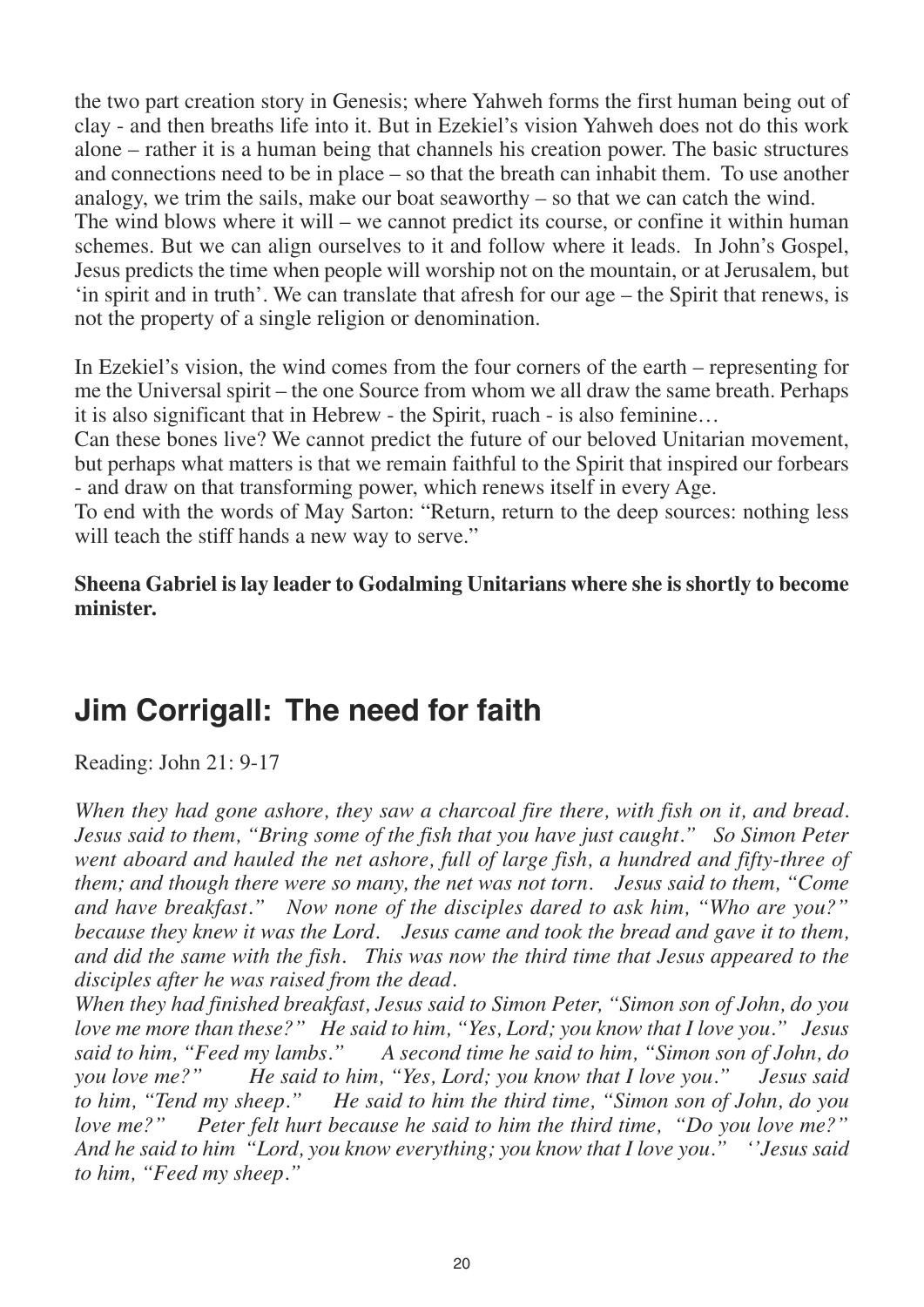#### **HOMILY:**

In this reading from John's Gospel , Jesus appears to his disciples 'for the third time' after his crucifixion – a time when he'd apparently *Risen*, but had not yet 'ascended to the Father', as he told Mary Magdalene earlier. And the Risen Jesus cooks for the disciples, feeds them and then has that extraordinary conversation with Simon Peter.

Now of course many Unitarians have problems with John's Gospel – and particularly with scenes like these. We sometimes say 'it's only metaphorical'. But I like the approach of the liberal New Testament scholar Marcus Borg. He says metaphors are not *less* than the literal truth – rather they often contain much *more* truth than mere fact. Metaphors can open the way to great spiritual truths – about ourselves, about the human condition, and about our relationship with the Divine. So, with Marcus Borg, let us say of this scene in John's Gospel: "You can believe this really happened, or you can *disbelieve* it – but the most important question is: *what does this passage mean?*" Yes, and for our lives today. I suggest that if we allow ourselves to experience John's Gospel in this spirit, we encounter a deeply mystical work.

We know that the disciples were dispirited and lost after Jesus' death – here they have returned to their old jobs as fishermen … but without any luck. Jesus then tells them to 'cast their net on the other side', and suddenly they pull in a great haul … and as they come ashore, Jesus is already grilling … 'Come and have breakfast …' and he serves them bread and fish.

And of course we can all see this as a metaphor for *spiritual* sustenance. Jesus feeds them spiritually, giving them strength. But I'd like to focus on the conversation Jesus has with Simon Peter after they finish breakfast – and it seems decidedly odd.

Jesus asks him: 'Simon, son of John, do you love me more than these?', and Simon Peter replies: 'Yes Lord, you know that I love you.' And then Jesus says to him: 'Feed my lambs.' Jesus repeats his questions twice more – and there are slight variations in each exchange, although they follow the same pattern.

Note that Jesus first asks Peter: 'do you love me more than these?' – more than the other disciples. Why? Is it egotism? We know that John's Gospel gives us the 'Divine Jesus' and many of us will have problems with that.

Personally, I like the definition of the Unitarian Universalist minister Erik Walker Wikstrom – he wrote that Jesus 'was so in touch with the Sacred' (with the Divine), that 'he became as one with it.' But if that doesn't work for you, just try entering into the spirit of the passage by '*suspending disbelief*' (at least '*for the moment*', to quote Coleridge). Jesus is talking to Peter – the Rock on which his Church is to be built. This is the same Peter who earlier denied three times that he knew Jesus (after his arrest). So of course, there is symmetry here – Jesus gets Peter to affirm his love three times. But is that the only reason for the repetition?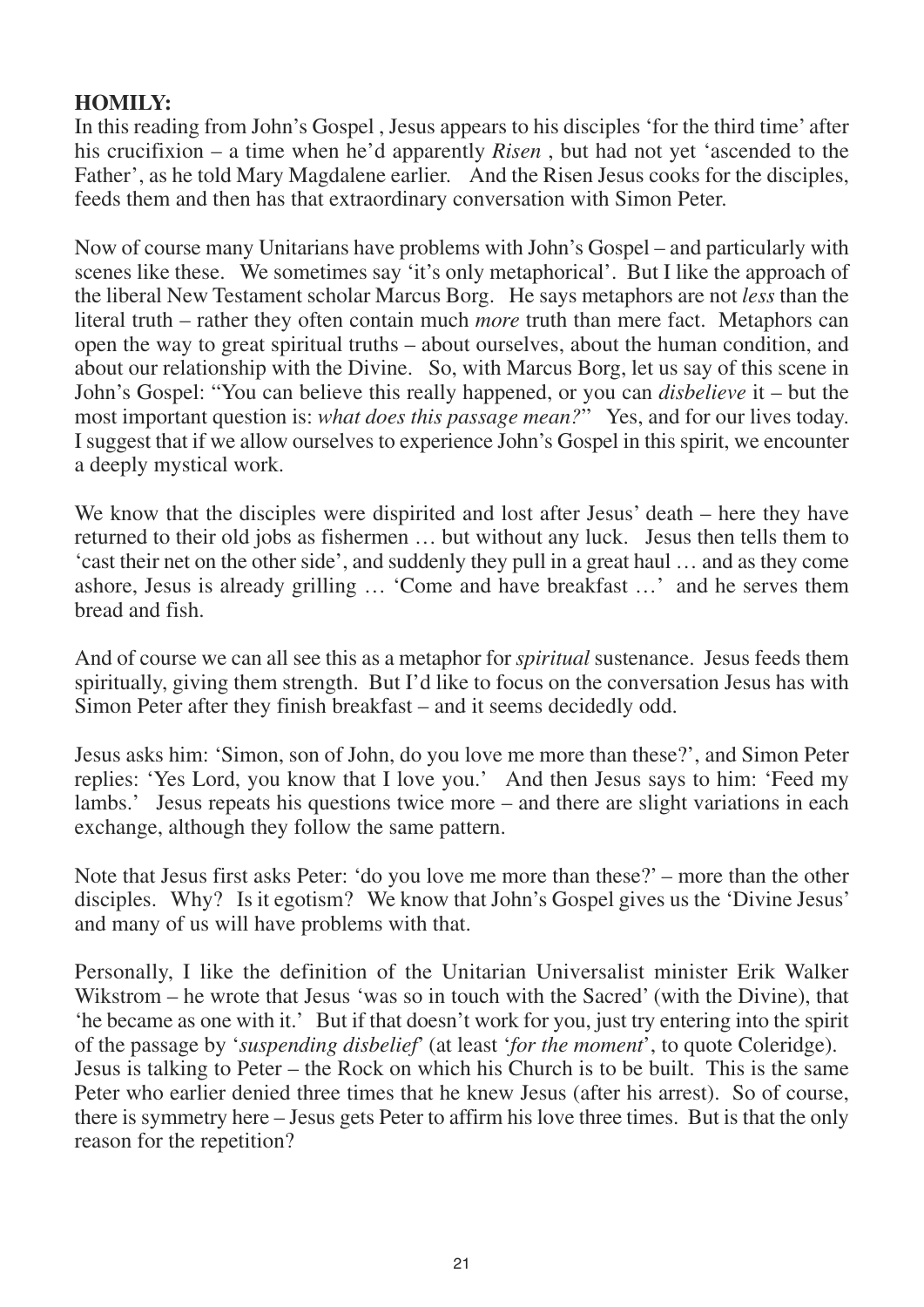What great instruction does Jesus want to give Peter at the start of his ministry? ... 'look after my lambs', but above all 'feed them' … give them *spiritual* food. And I take this (very much) to heart as I begin my ministry: our members want spiritual sustenance, and I hope to provide this.

There's a spiritual hunger out there – and we must meet this need. Jesus saw this as the main task of the pastor, of ministry – and we stand in that  $2,000$ -year-old tradition. But we mustn't forget what Jesus demands first in each of these exchanges with Simon Peter: 'Do you love me (more than these)?' The effect of the repetition is, I suggest, to deepen the experience – for Peter and for ourselves as readers.

And then we understand: even more important than feeding the sheep is: 'Do you love me<br>(more than these)?' Jesus is insisting that pastoral care must be grounded in love and Jesus is insisting that pastoral care must be grounded in love and devotion – and of course that is devotion to the Divine.

After their encounters with the Risen Christ, the disciples' spirits begin reviving, and they are to go out into the world to spread the Gospel – in the face of hardship and persecution, with many disciples martyred, probably including Peter.

These days we often talk as though hardly anyone in Britain is interested in religion any more. But this is not true. Recently, I've attended evangelical and Pentecostal services in London – where hundreds, even thousands of young people flock. We may not like the message, but they offer young people *belief*, faith.

And Jesus' message, in this passage from John, seems to be: spirituality without love of the Divine, a religion not grounded in deep faith, is unlikely to survive – not when times get hard.

This is a challenge for us as we face the future of our Church. Can we rediscover faith at least as strong as that which moved our forebears? – faith to sustain our denomination? Let us pray that we can. Amen.

## FORTHCOMING EVENTS

### **Sunday 14th October**

Hastings Unitarian Church – start of monthly series led by Jef Jones and Dr Brian Hick exploring approaches to The Hibbert Report *Shaping the Future*

### **Saturday 27th October**

UCA Autumn Meeting. Brighton Unitarian Church, New Road, Brighton, East Sussex BN1 1UF. www.brightonunitarian.org.uk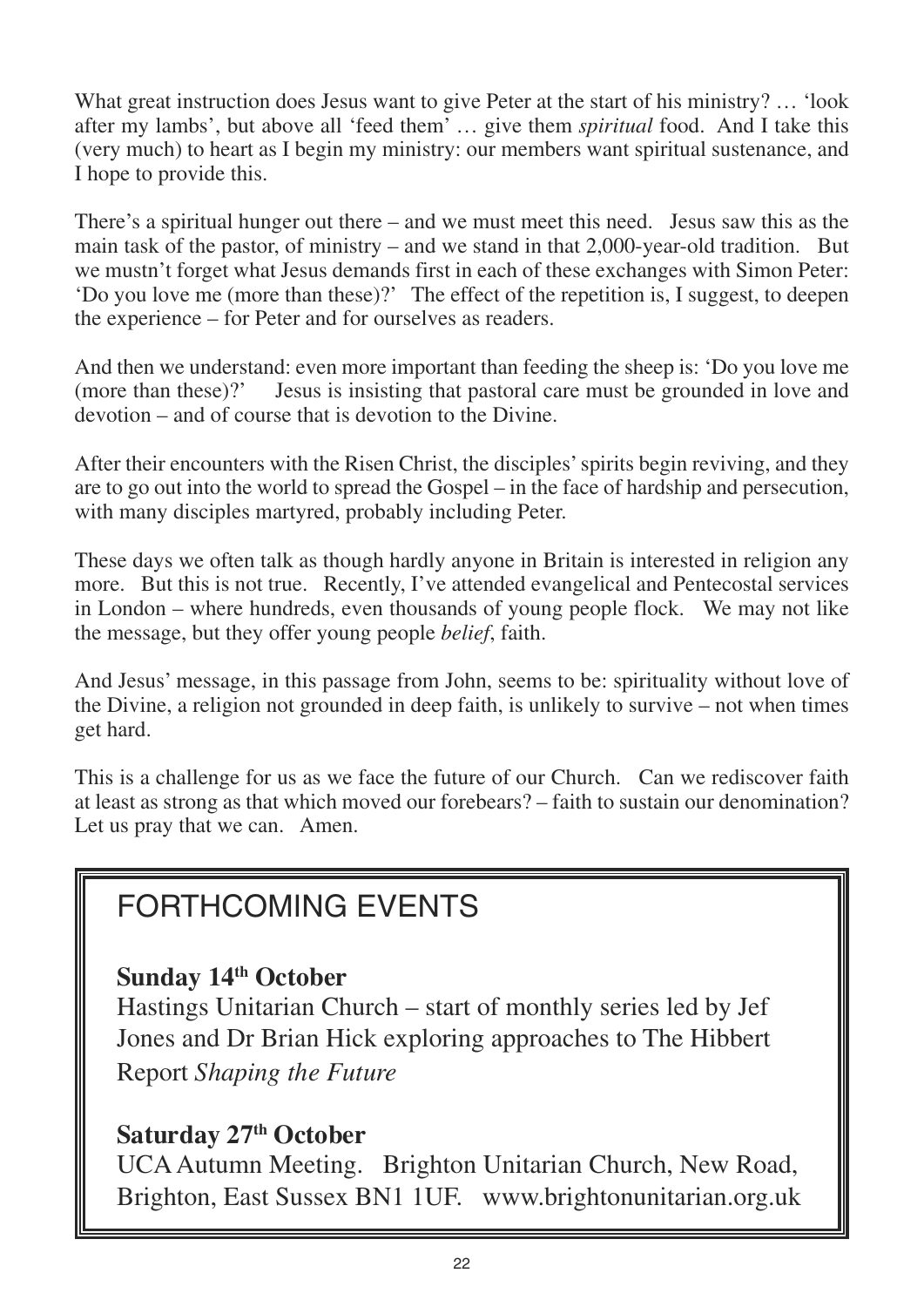## The Widow's Mite

### An open letter to David Cameron from *Andrew Brown*

I want to take seriously something you said recently at a reception in Downing Street. You quoted from the Gospel of Luke and spoke of "we" Christians saying:

*"This is the time when, as Christians, we remember the life, sacrifice and living legacy of Christ. The New Testament tells us so much about the character of Jesus; a man of incomparable compassion, generosity, grace, humility and love. These are the values that Jesus embraced, and I believe these are values people of any faith, or no faith, can also share in, and admire. [. . .] It is values like these that make our country what it is – a place which is tolerant, generous and caring. A nation which has an established faith, that together is most content when we are defined by what we are for, rather than defined by what we are against. In the book of Luke, we are told that Jesus said, 'Do to others as you would have them do to you' – advice that when followed makes for a happier, and better society for everyone.'"* 

With regard to the claimed marginalisation of Christianity in our contemporary culture you went on to add *"I think there's something of a fight-back going on, and we should welcome that. The values of the Bible, the values of Christianity, are the values that we need."*

I want to send your words back to you with a few thoughts about what you have just suggested might really mean because, make no mistake about it, any serious reengagement with religion has serious consequences for you and for us, consequences that are both good and bad, positive and negative.

Let's start with Bible from which you so freely quoted. It's worth remembering here with some words of Ernst Bloch found in his powerful book *Atheism in Christianity* that:

*'There is only this point: that the Church and the Bible are not one and the same. The Bible has always been the Church's bad conscience.' [And although the Bible has often been used as a cattle prod to by the powerful] 'the counter-blow against the oppressor is biblical, too, and that is why [the Bible] has always been suppressed or distorted, from the serpent on'* 

With this unsettling thought in mind let's turn to one of the readings set for this Sunday in the *Revised Common Lectionary* and which will be used in any of the churches you may choose to attend today (i.e. Sunday 15 April 2012):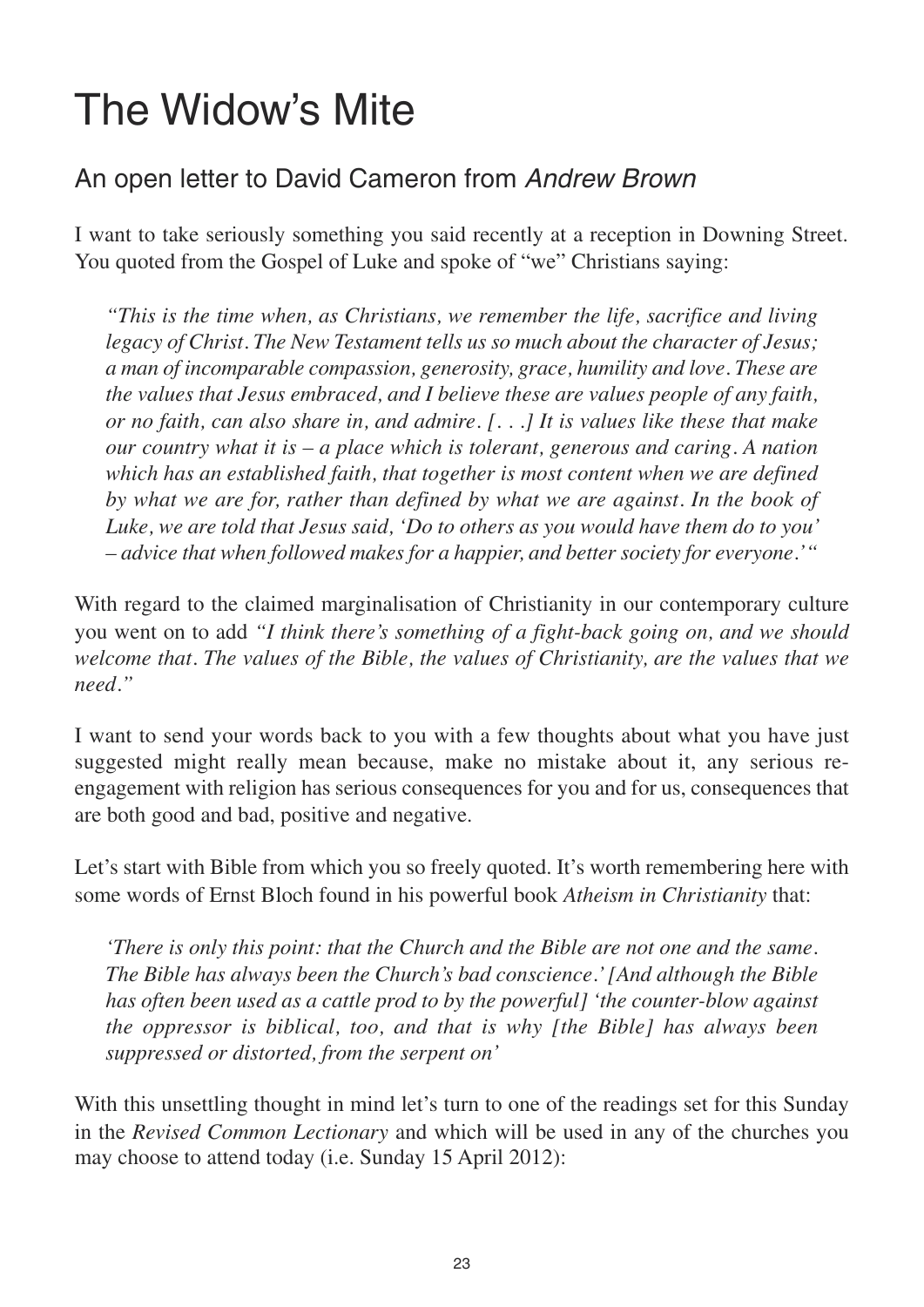*"Now the whole group of those who believed were of one heart and soul, and no one claimed private ownership of any possessions, but everything they owned was held in common. With great power the apostles gave their testimony to the resurrection of the Lord Jesus, and great grace was upon them all. There was not a needy person among them, for as many as owned lands or houses sold them and brought the proceeds of what was sold. They laid it at the apostles' feet, and it was distributed to each as any had need."* (Acts 4:32-35)

And, from my own reading this week  $-1$  just happen to be reading Luke myself at the

moment – there is the story of the widow's mite:

*"[Jesus] looked up and saw rich people putting their gifts into the treasury; he also saw a poor widow put in two small copper coins. He said [to the disciples], 'Truly I tell you, this poor widow has put in more than all of them; for all of them have contributed out of their abundance, but she out of her poverty has put in all she had to live on'"* (Luke 2:1-4 and Mark 12:41-44).

So, Mr Prime Minister, what are we to make of these values expressed by the Bible, these the values of Christianity? Are these really the values that you think we need? If so, I rejoice for after the first Easter the Apostles speak of enlarging common ownership

and they do not speak of privatising the things that we already own in common, things designed to contribute to the common good or to the common wealth. The Apostles are not recorded as looking around and saying to each other let's take these things into our own hands and turn them to our own profit. They did not because the resurrection was for them in part about understanding the whole community as the risen body of Christ (see my sermon for last Sunday - Easter Sunday) in which, as Paul said, "there is no longer Jew or Greek, there is no longer slave or free, there is no longer male and female; for all of you are one in Christ Jesus (Galatians 3:28) and this pluralistic, multi-cultural, multi-faith and inclusive body was, naturally, to hold all things in common ownership for the good of all. Luke, also the author of Acts, tells us this meant that there "was not a needy person among them". Now I do not doubt that this may not always have been one-hundred percent true to the facts on the ground but neither do I doubt the idealistic intention, passion, vision and values that were calling the Apostles to this new Easter way of being together in the world.

My own great hero in this nation's struggle to live out such a Biblical and Christian vision is Gerrard Winstanley (1609-1676). He was the leader of a radical religious movement during the English Revolution known as the Diggers who felt that the earth and its fruits



*She out of her poverty, put in all she had*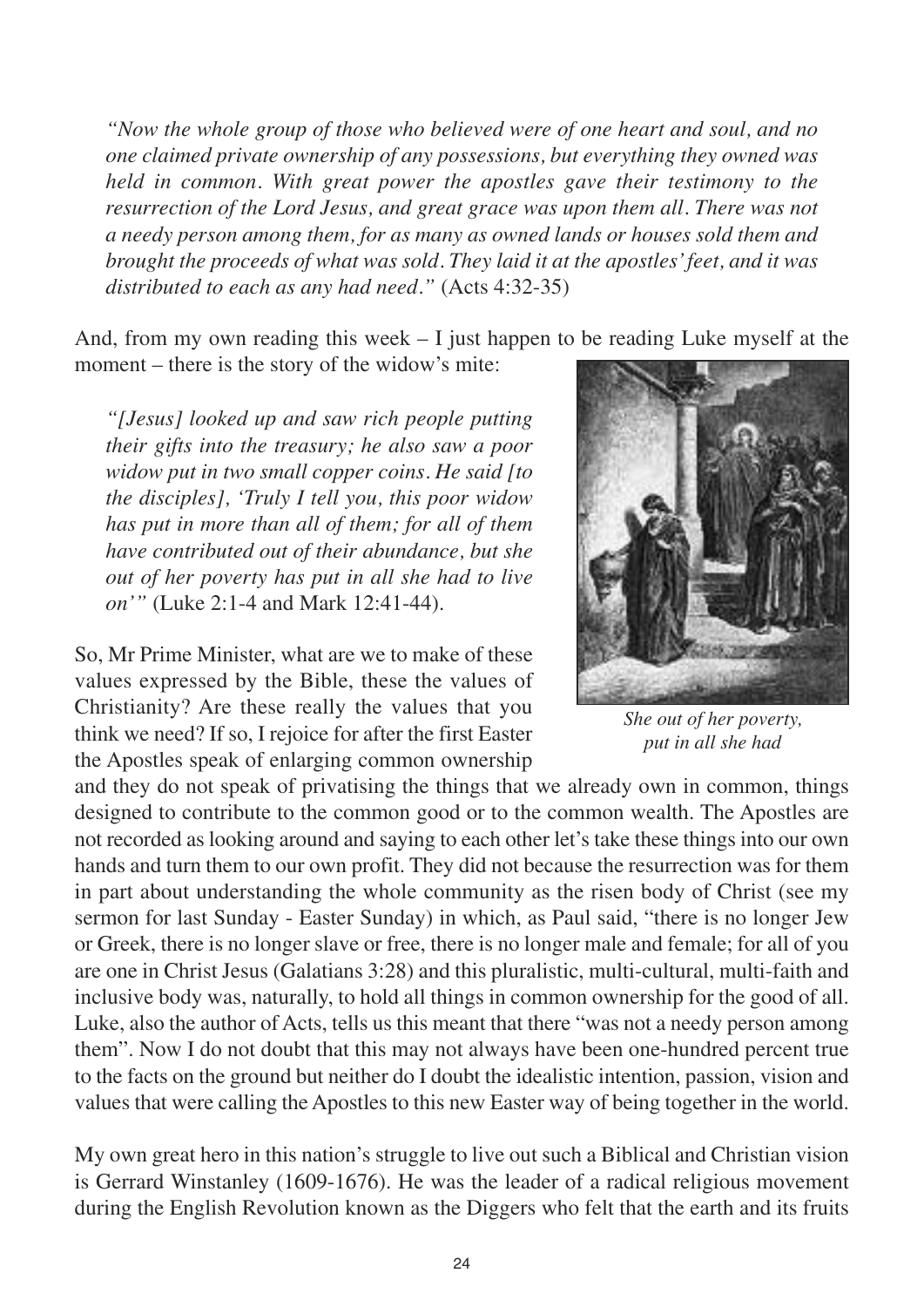were a "Common Treasury" for all. In 1649, in protest at their poverty, they began to live and dig upon the common land of George's Hill in Surrey. Today, this hill is a 964-acre private estate consisting of about 420 large houses, a golf course and a tennis club. It has become a very popular residential location for the wealthy where, as a cursory glance at any Estate Agent's website will reveal, houses nearly always go for over £3,000,000. Anyway, on that former piece of common ground Winstanley memorably asked:

*"Was the earth made to preserve a few covetous, proud men to live at ease, and for them to bag and barn up the treasures of the Earth from others, that these may beg or starve in a fruitful land; or was it made to preserve all her children?"* (Gerrard Winstanley, *The New Law of Righteousness*, 1649)

So, your words suggest to me that you are filled with the Biblical and Christian intent, passion and values of the Apostles and are, therefore, against the values of all covetous proud men and women who, then as now, live at ease whilst barning and bagging up treasures for themselves at the expense of the poor. If so then I applaud your words.

And what about the widow? When we read the text carefully we see something very, very telling. Luke tells us that Jesus noticed the rich gave out of their abundance (i.e. their excess) whilst the widow gave out of her poverty (i.e. her very substance). As the *Good News Bible* (the Bible of my Primary and Sunday School days) more clearly puts it: "the [rich] put in what they had to spare of their riches; but she, poor as she is, put in all she had – she gave all she had to live on."

And here I must turn to the phrase we hear you say often, namely, that "we are all in this together" and that, together, we must all help to refill the nation's coffers.

You tell us that we must all do our bit and that's fair enough – in a genuine commonwealth I would expect nothing else. But is this really a commonwealth and is this really happening? We are told, for example, that the rich will be able best to contribute to the common wealth by being given top rate tax breaks. The money they will gain from this will then be used to encourage entrepreneurship. Perhaps this is true and it will create much new work and wealth. I have my doubts but I will, today, take you at your word and that the wealthy will, thereby, contribute more to the national coffers. But notice, and notice well, that this is a contribution being made by the wealthy only out of their already considerable abundance and excess, an abundance and excess that is in many cases increasing even as the downturn continues.

The poor and not so poor, on the other hand, are being asked to do something quite different. They must contribute to the national coffers out of their substance and not out of their excess. Their contribution is being taken directly from their weekly wages – already in many cases less than a living wage – and also through tax increases such as VAT or the extra 20% on their hot pasty at lunch which was already for them a budget meal.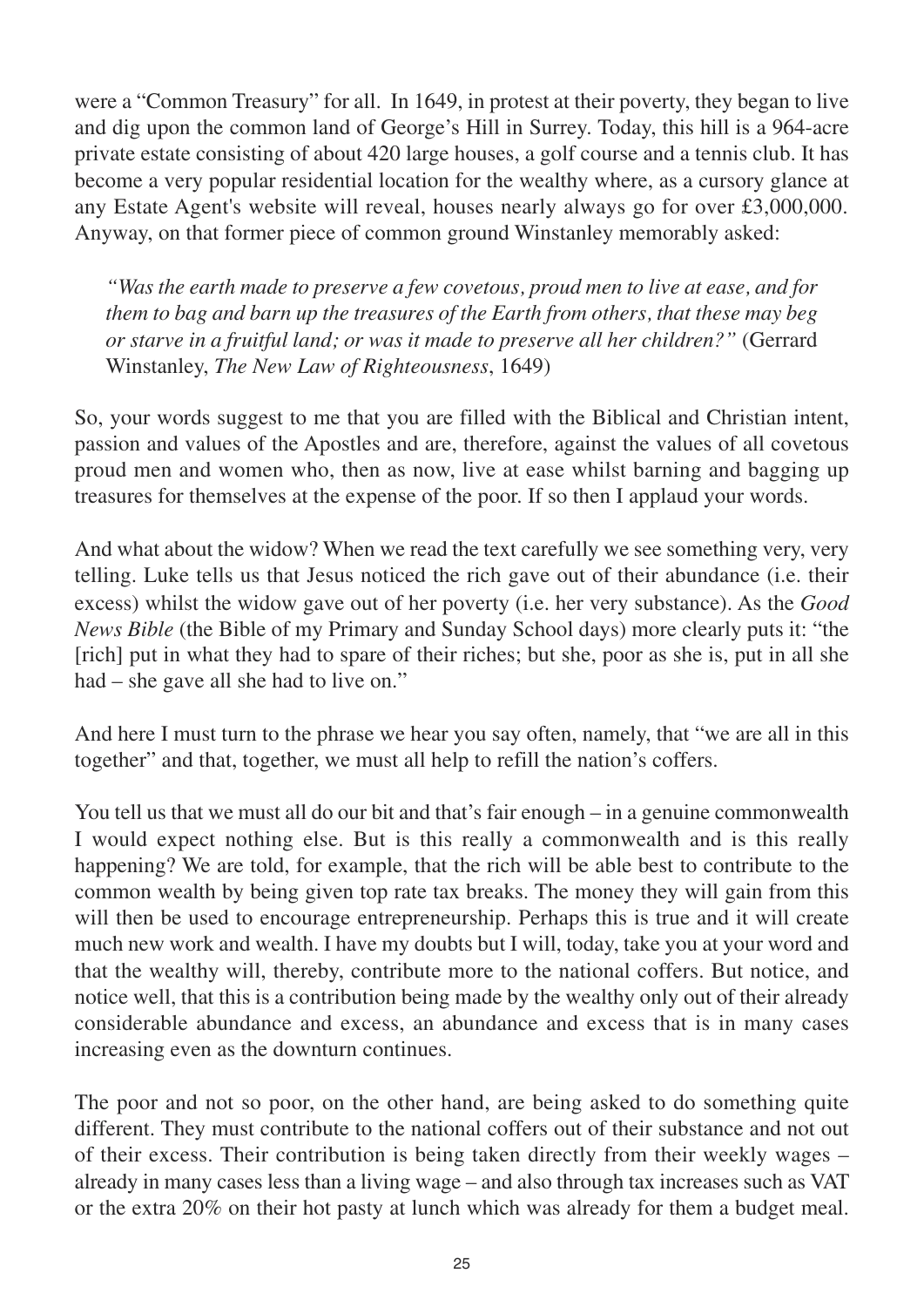Make no mistake about it, the poor's giving is not coming from out of their abundance but from their poverty, their very substance. A poverty that is in so many cases increasing as the downturn continues.

The point I am making is not that the rich person, merely by dint of being rich, is bad, or that the poor person, merely by dint of being poor, is good but something far more structurally disturbing about our society which was expressed succinctly by the writer of 1 Timothy (6:7-11). He reminded us all that:

*". . . we brought nothing into the world, so that we can take nothing out of it; but if we have food and clothing, we will be content with these. But those who want to be rich fall into temptation and are trapped by many senseless and harmful desires that plunge people into ruin and destruction. For the love of money is a root of all kinds of evil, and in their eagerness to be rich some have wandered away from the faith and pierced themselves with many pains. But as for you, man of God, shun all this; pursue righteousness, godliness, faith, love, endurance, gentleness."*

You see it is the love of money that I see growing all around me that worries me so much. It is a love that all too easily distorts or suppresses what following Biblical and Christian values really entails and this encourages many, but I hope not you, to begin to turn the Biblical text and Christian values into a cattle prod to be used against the common people.

To be sure, even the distorted form of love that is the love of money is one that believes in giving, and perhaps it does give a little, but it is never enough and, worst of all, it is a giving made within an economic system which ensures that the substance of the poor and vulnerable in our society continues slowly and painfully to be eaten away while the abundance and excess of the few continues to grow. Surely here we must not forget another Biblical and Christian claim, namely, that it is the poor who are blessed and it is they who will inherit the kingdom of God (Luke 6:20).

So, you have told us that the values of the Bible, the values of Christianity, are the values that we need and, today, I will take you at your word. I will assume that you do wish to be a man of God and to shun all this greed and love of money and wish genuinely to pursue righteousness, godliness, faith, love, endurance and gentleness so as to bless the poor.

I try to say all of this today without irony because we must always be ready to allow people the opportunity to repent and to turn around their lives, but today is not tomorrow and, as Luke also tells us Jesus said: "No good tree bears bad fruit, nor again does a bad tree bear good fruit; for each tree is known by its own fruit" (Luke 6:43-44). Please remember, Mr Prime Minister, that all of us will be known by our fruits.

### **Rev Andrew James Brown is the minister at Cambridge Unitarian Memorial Church and a former Editor of The Herald.**

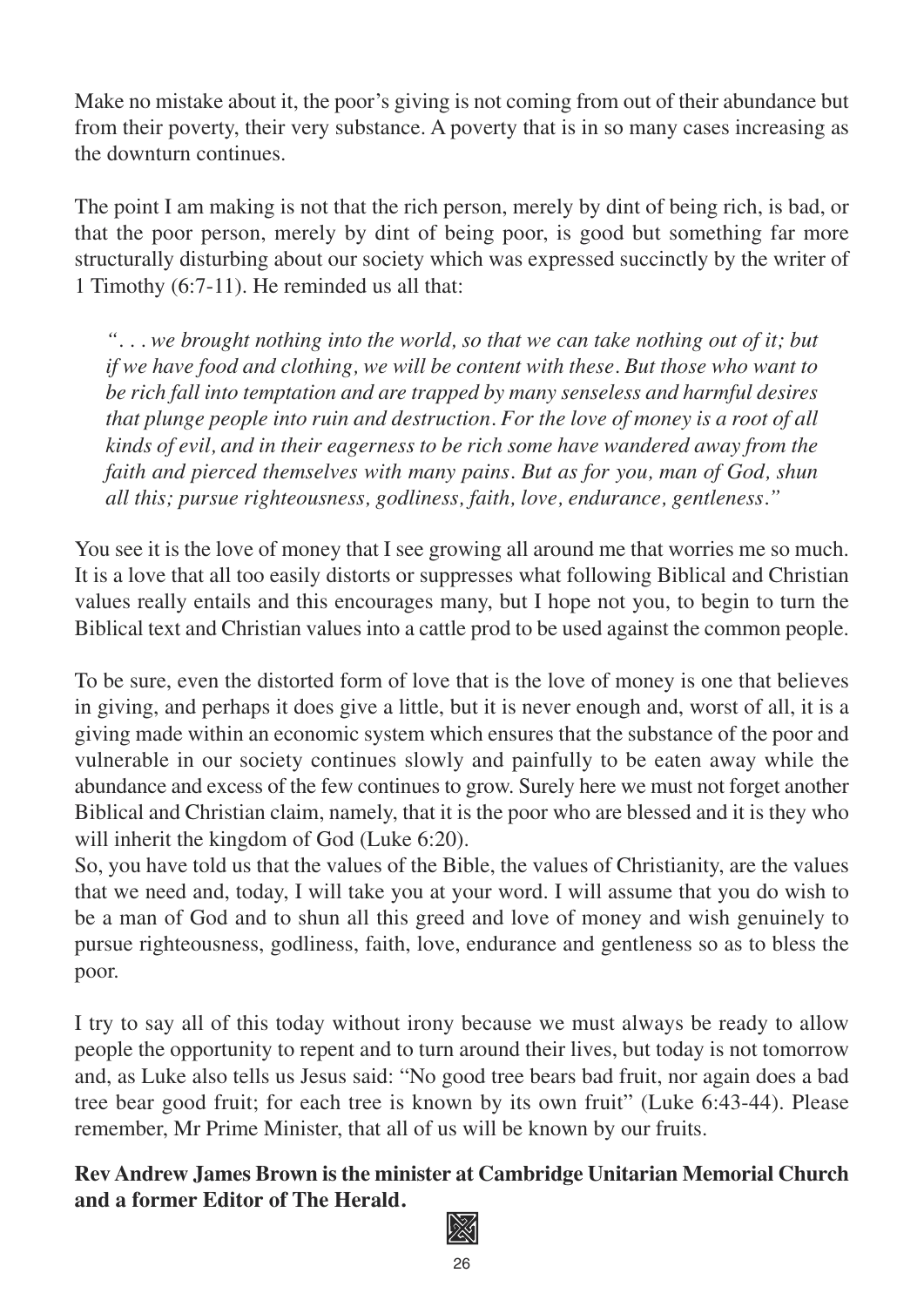## TWO POEMS

### *By Brinley Price*

## **ON A CLEAR NIGHT**

Now I grow old the world shrinks small, The stars appear less far away; No longer to an almighty All I, awed and wondering, fall and pray.

Now too I, as a star, grow dim, A weary veil before my eyes, I who once hymned with seraphim Whose shining host filled night's vast skies;

These now a too familiar face Eyes no more lift to gaze upon And, if they do, those lamps of Grace Have faded that once fiercely shone.

My spirit that would once aspire And leap into the Infinite, Now cannot hear Its ringing choir, From flesh's ragged coat take flight.

Now light gives way to gravity, Earth's chains weighing down; in faith (and fear) I reach to a Love I cannot see And find all fellow mortals dear.

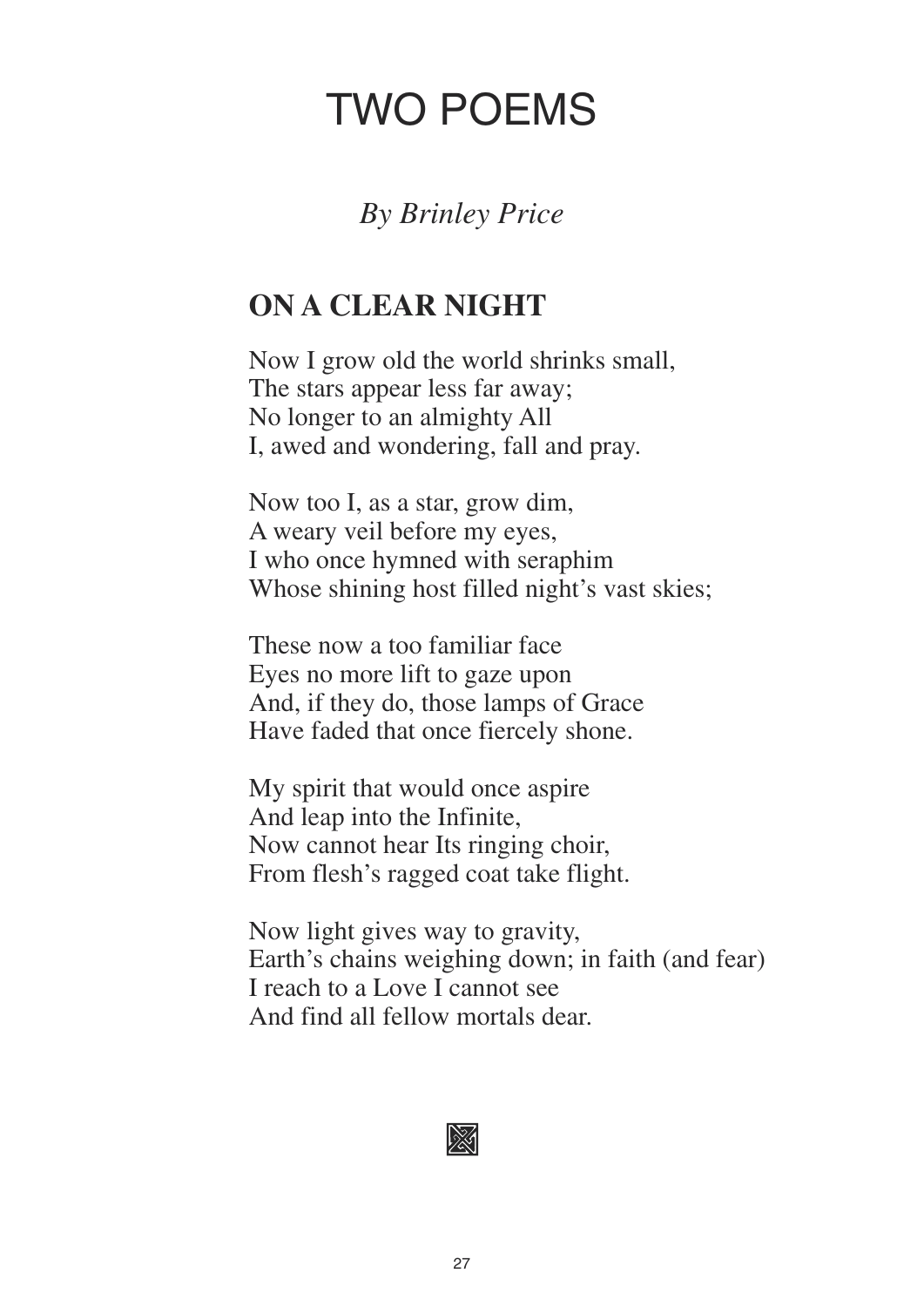### **THIS WORLD**

"Lord Jesus Christ is just like me," Preached Lady Hardheart in her day And Con and Tempt her sons today, "He cursed the underclass and he "Would now have set the Market free."

"To be like Jesus is the Way," I heard a quiet lone voice say, By Self's gross mudslide swept away, The roar of scribe and pharisee, "Lord Jesus Christ is just, like me;"

"Lord Jesus Christ is just, like me, "To judge the sinful, sad or gay, "To lock the door and lose the key "And to be seen to praise and pray," They roar, who this world's god obey.

I wandered through its lands made grey, Yet stopped before a hanging tree And gazed there, when this came to me: To love, serve, tend, forgive this clay; To be, like Jesus, is the Way.

Turned on its head, divinity; Turned upside down, humanity; But to no conquering Beast a prey God's Kingdom sky and earth and sea: To be, like Jesus, is the Way.

Though their ass-headed lord may bray, His slaves, who are like him, will pay Their debt to Love: eternity Being death to those who dare not be And be like Christ the Lord, the Way.

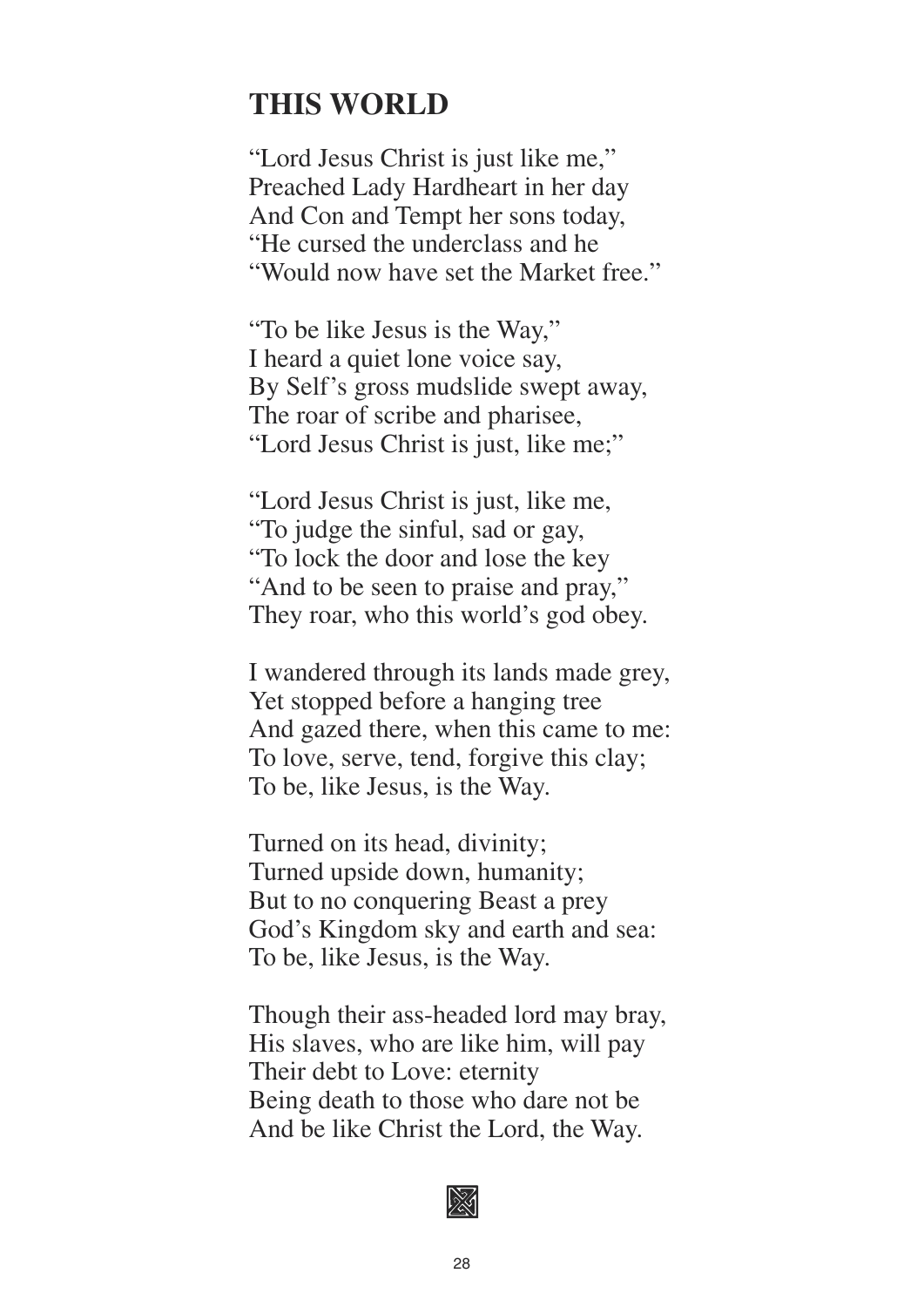## THE FREE CHRISTIAN TRADITION

## *Why Free Christian?*

### An extract from a sermon by Cliff Reed, 1<sup>st</sup> July 2012

It might come as something of a surprise, bearing in mind the very long histories of some of our congregations – anything up to 350 years – that the General Assembly was only formed in 1928. What happened in that year was the merger of two distinct bodies, founded in the 19th century, and themselves incorporating the still earlier beginnings of denominational organisation.

Without going into details, the two bodies had originally represented two rather different conceptions of Unitarianism. The older of the two, the British and Foreign Unitarian Association (B&FUA), had what might be called a more 'evangelical' or denominational approach. It was very self-consciously 'Unitarian' and concerned to demonstrate and promote the biblical foundations of Unitarianism as a faith distinct from 'orthodox' Christianity and its doctrines, notably the Trinity. The National Conference (its short title!), on the other hand, influenced as it was by the great James Martineau, avoided what it saw as Unitarian sectarianism. It sought to embrace a broader spectrum of liberal Christians and didn't see itself as exclusively Unitarian in theology, laying greater emphasis on the principle of 'nonsubscription' to set creeds and dogmas.

There was overlap between the B&FUA and the National Conference, but they followed distinct paths in the 19th and early 20th centuries, producing their own hymn books and other worship materials. By the 1920s, though, their differences seemed less important, especially in the face of the challenges presented by the First World War and its aftermath. So, in 1928, the two bodies merged to form the General Assembly of Unitarian and Free Christian Churches. Only one congregation declined to join.

It is worth noting that the 'Free Christian' element in the name derives from the National Conference's wish to be a broader and more inclusive denomination than just a 'Unitarian'one. Liberal Trinitarians would also be welcome, both as congregations and as individuals. It is ironic that, in more recent times, there have been suggestions that we should drop the 'Free Christian' because, it is claimed, it is too 'exclusive'. Suggestions, I'm afraid, based on a misunderstanding of our history. We may, for brevity's sake, call ourselves 'Unitarians' most of the time, but retaining the 'Free Christian' part of our General Assembly's name makes an important point of principle, not just of history. It could hardly be called 'inclusive' to drop it!

#### **Rev Cliff Reed has just retired as minister for Ipswich and Framlingham.**

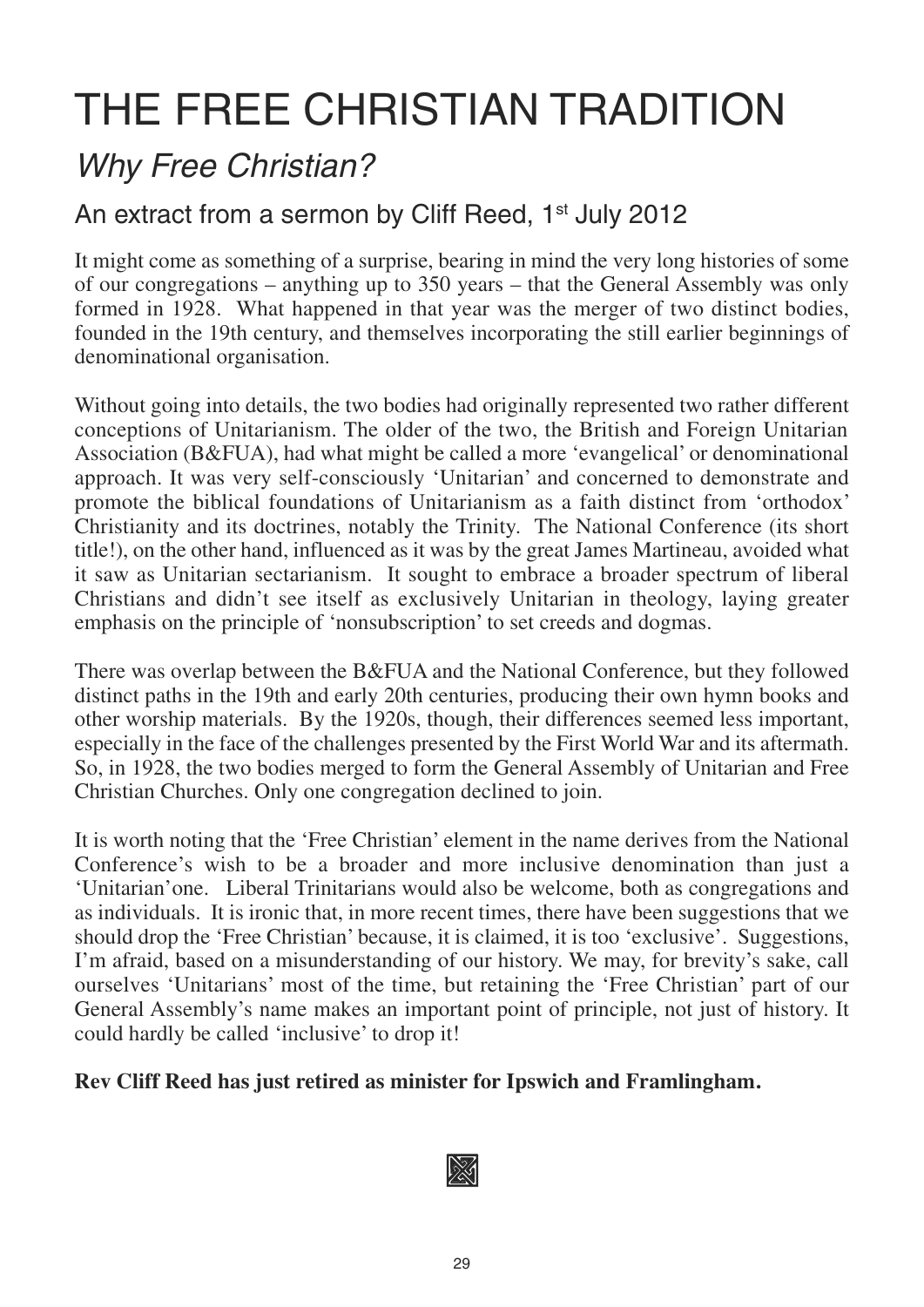## What is the UCA?

The Unitarian Christian Association (UCA) was formed in 1991 to preserve and strengthen the liberal Christian tradition within the General Assembly of Unitarian and Free Christian Churches in Britain. We aim to be that place where this tradition can be explored, while at the same time providing a resource for the denomination as a whole.

We see ourselves as heirs to the Unitarian Christian *and* the Free Christian traditions of our forebears. The Free Christians were those who sought to bring together Unitarians, Trinitarians and those rejecting such labels, in a creedless church. We seek to renew and revitalise these traditions, to create a vibrant faith for the 21<sup>st</sup> Century.

The UCA organises events each year at different places around Britain to reflect the geographic spread of the membership. All members and friends are welcome to join us on these occasions. We also aim to hold a Retreat each year, again open to all.

We publish a twice-yearly journal *The Liberal Christian Herald*, as well as Newsletters for members. In 2007, we produced a book for daily prayer and group worship, *Daybreak and Eventide*, and in 2009 we published *The Man They Called The Christ* by David Doel.

The Unitarian Christian Association is an affiliated society of the General Assembly of Unitarian and Free Christian Churches. Each year, the UCA makes a significant book grant to all first-year ministry students (at both Manchester and Oxford).

The UCA has grown steadily in recent years and individual membership stands at over 160. However, we are aware that we represent many more than this number. In the biggest opinion survey of recent times (in 2004), our General Assembly found that more than 60 per cent of members described their theology as 'liberal Christian' (*Inquirer, 29/05/2004*). We welcome new members from all who want to preserve the liberal Christian tradition within our denomination.

Apart from individual members, 15 congregations in Britain are affiliated to the UCA, as is the Non-Subscribing Presbyterian Church of Ireland (a church with strong historic links to our denomination).

### **The following congregations in Britain are formally affiliated to the UCA:**

The Memorial Church, Cambridge Mill Hill Chapel, Leeds Dean Row Chapel, Wilmslow Nazareth Chapel, Padiham<br>
Dob Lane Chapel, Failsworth Norcliffe Chapel, Styal Dob Lane Chapel, Failsworth Effra Road Chapel, Brixton Rosslyn Hill Chapel, Hampstead Flowery Field Chapel, Hyde Stalybridge Unitarian Church<br>
Halliwell Road Free Church, Bolton Williamson Memorial Unitarian Halliwell Road Free Church, Bolton Hyde Chapel, Gee Cross Christian Church, Dundee

Brook Street Chapel, Knutsford Kingswood Meeting House, Hollywood

**Denominational affiliate:** The Non-Subscribing Presbyterian Church of Ireland.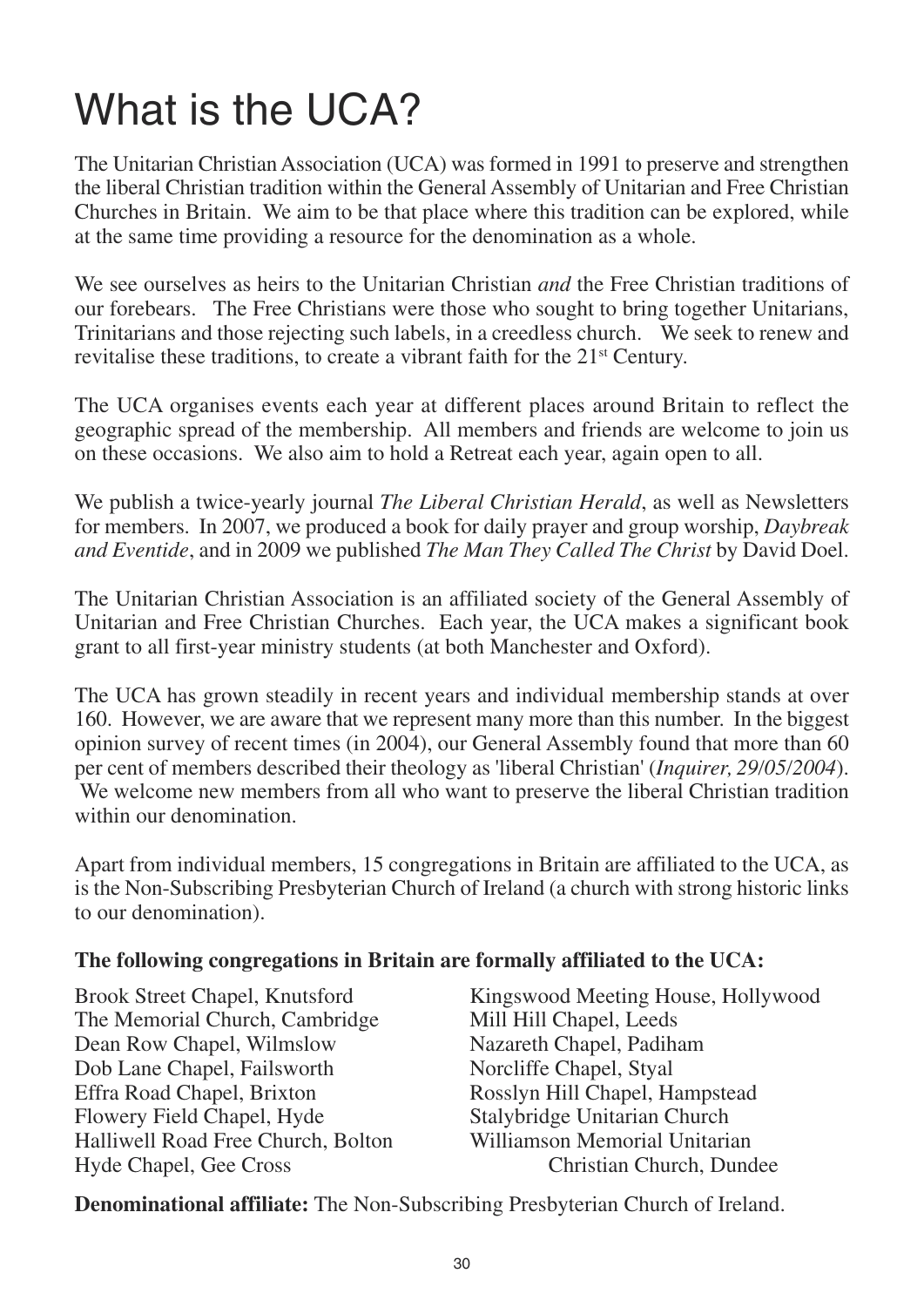## **UNITARIAN CHRISTIAN ASSOCIATION JOIN THE UCA! or RENEW your subscription!**

Registered Charity No 101 777 1

### **CURRENT RATES:**

Individual membership £12 Joint membership £18 Individual life membership £120 Joint life membership £180 Members in EU countries £15 Outside the EU £20

Concessions £8 Congregational membership £40

Cheques payable to the Unitarian Christian Association should be sent to Catherine Fozard, 20 Handforth Road, Wilmslow, Cheshire SK9 2LU.

### **For non-UCA members, annual subscriptions to** *The Liberal Christian Herald* **cost £8. Individual copies may be ordered too from Catherine Fozard.**

(The magazine currently comes out twice a year.) **Any queries:** please contact Catherine Fozard at: cathy@fozard.com